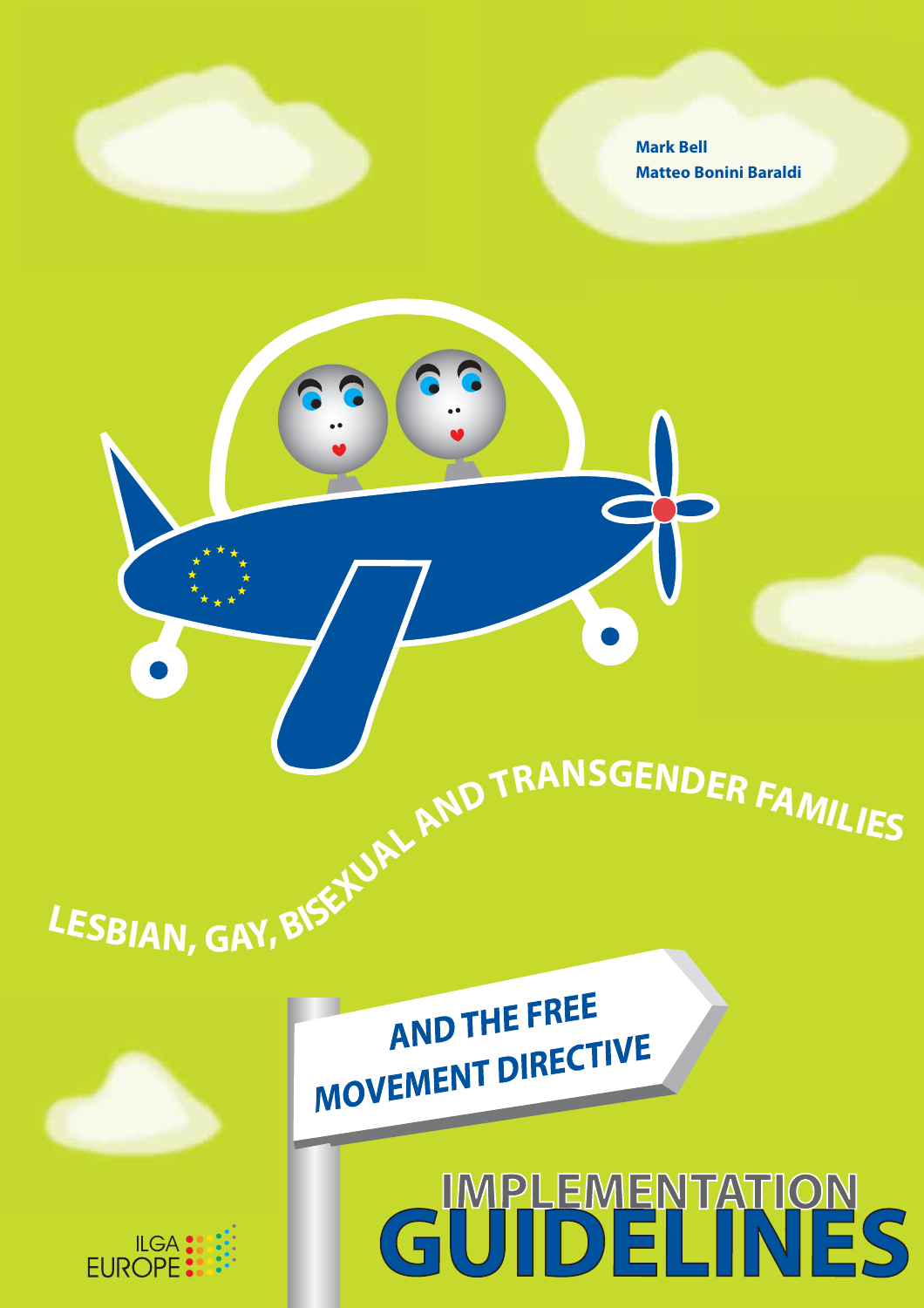Written by **Mark Bell**, October 2005 Updated by **Matteo Bonini Baraldi**, December 2008



**The European Region of the International Lesbian, Gay, Bisexual, Transgender & Intersex Association (ILGA)**

> rue Belliard straat 12 Brussels B-1040 Belgium **Telephone:** + 32 2 609 54 10 **Fax:** + 32 2 609 54 19 **info@ilga-europe.org www.ilga-europe.org**

**Layout:** Silja Pogule, www.siljadesign.lv **Printer:** Corelio Printing, www.corelioprinting.be

**ISBN 978-92-95066-01-4**

© ILGA-Europe Reproduction permitted, provided that appropriate reference is made to the source.



This Guidelines is supported by the Directorate-General for Employment, social affairs and equal opportunities of the European Commission. Its funding is provided for under the European Community Programme for Employment and Social Solidarity PROGRESS (2007-2013). For more information see: **http://ec.europa.eu/employment\_social/progress/index\_en.html**

> The information contained in this publication does not necessarily reflect the position or opinion of the European Commission.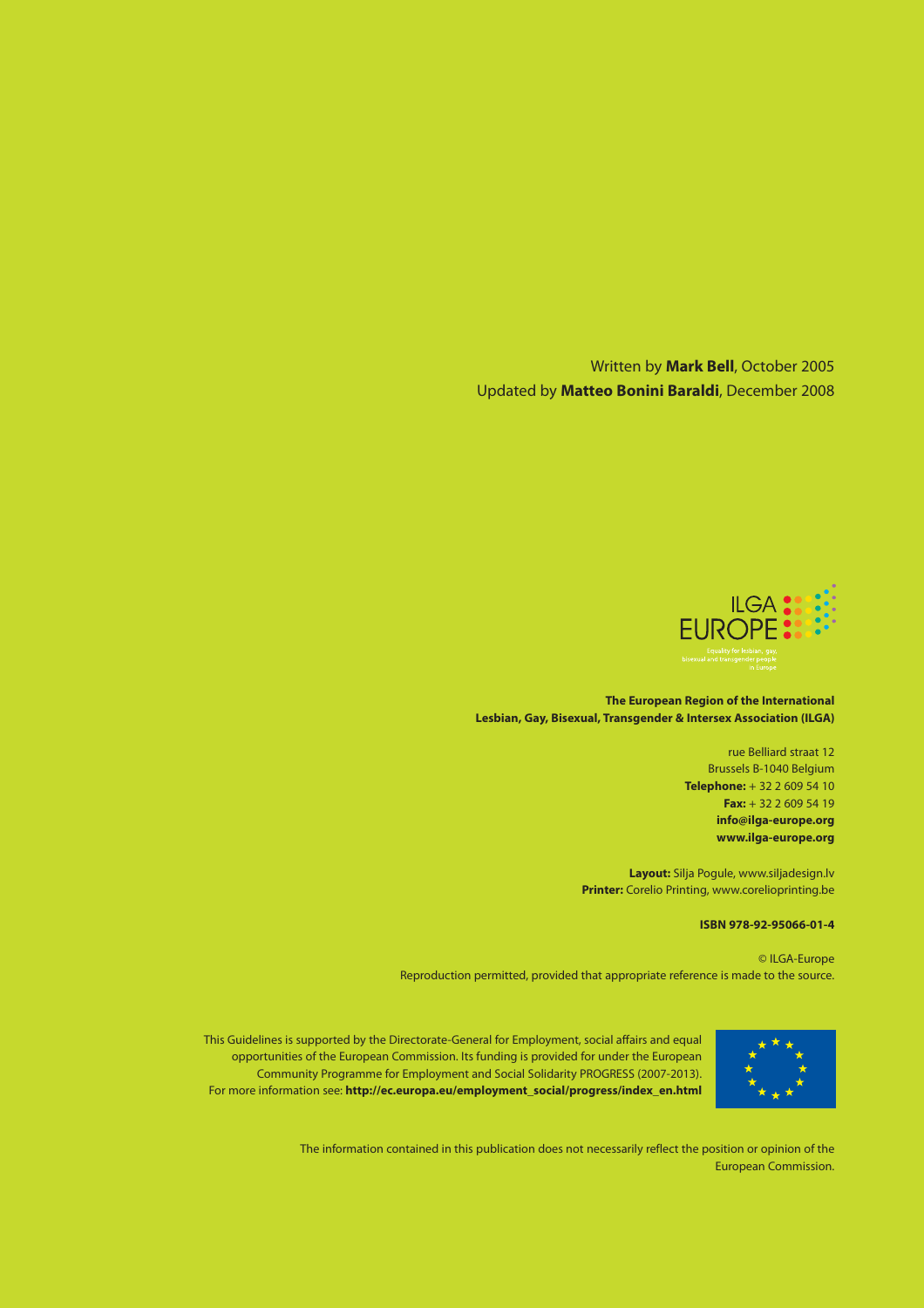### **LESBIAN, GAY, BISEXUAL AND TRANSGENDER FAMILIES AND THE FREE MOVEMENT DIRECTIVE - IMPLEMENTATION GUIDELINES**

### **Content**



- **1. Introduction 3**
- **2. Background to the Directive and subsequent developments 4**
	- **3. The main contents of the Directive 6**
		- **4. Entry and Residence Rights 8**
- **5. Equal Treatment with the Nationals of the host Member State 10**
- **6. Implementation of the directive in national law: the position 12 of married partners**
- **7. Implementation of the directive in national law: the position 14 of registered partners**
- **8. Implementation of the directive in national law: the position 17 of unmarried partners**
	- **9. Children and other family members 19**
	- **10. Transgender persons and their families 21**
		- **11. Equal treatment within the host State 22**
- **12. Strategic litigation and further progress through legislation 23**
	- **Implementation process the next steps 26**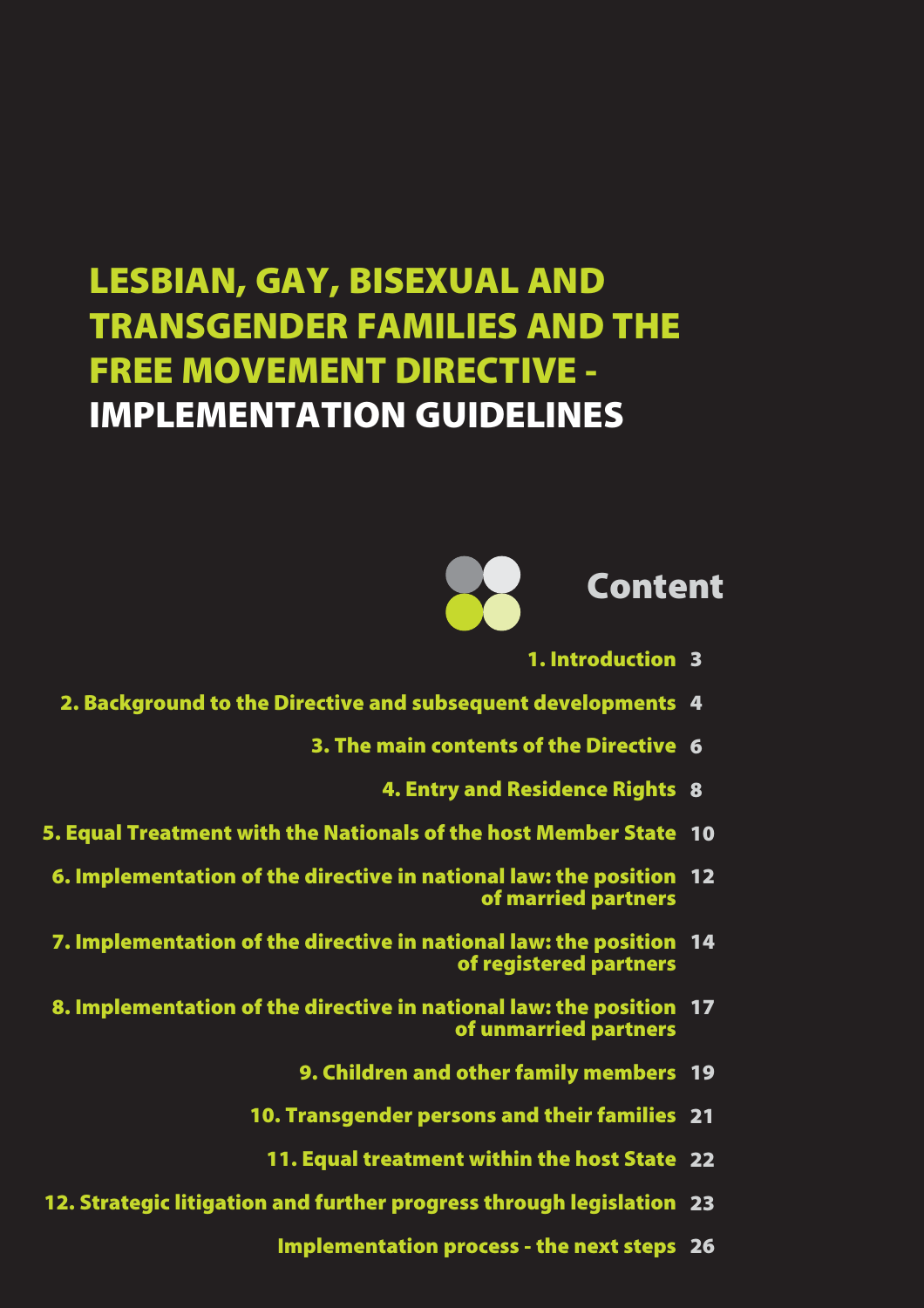

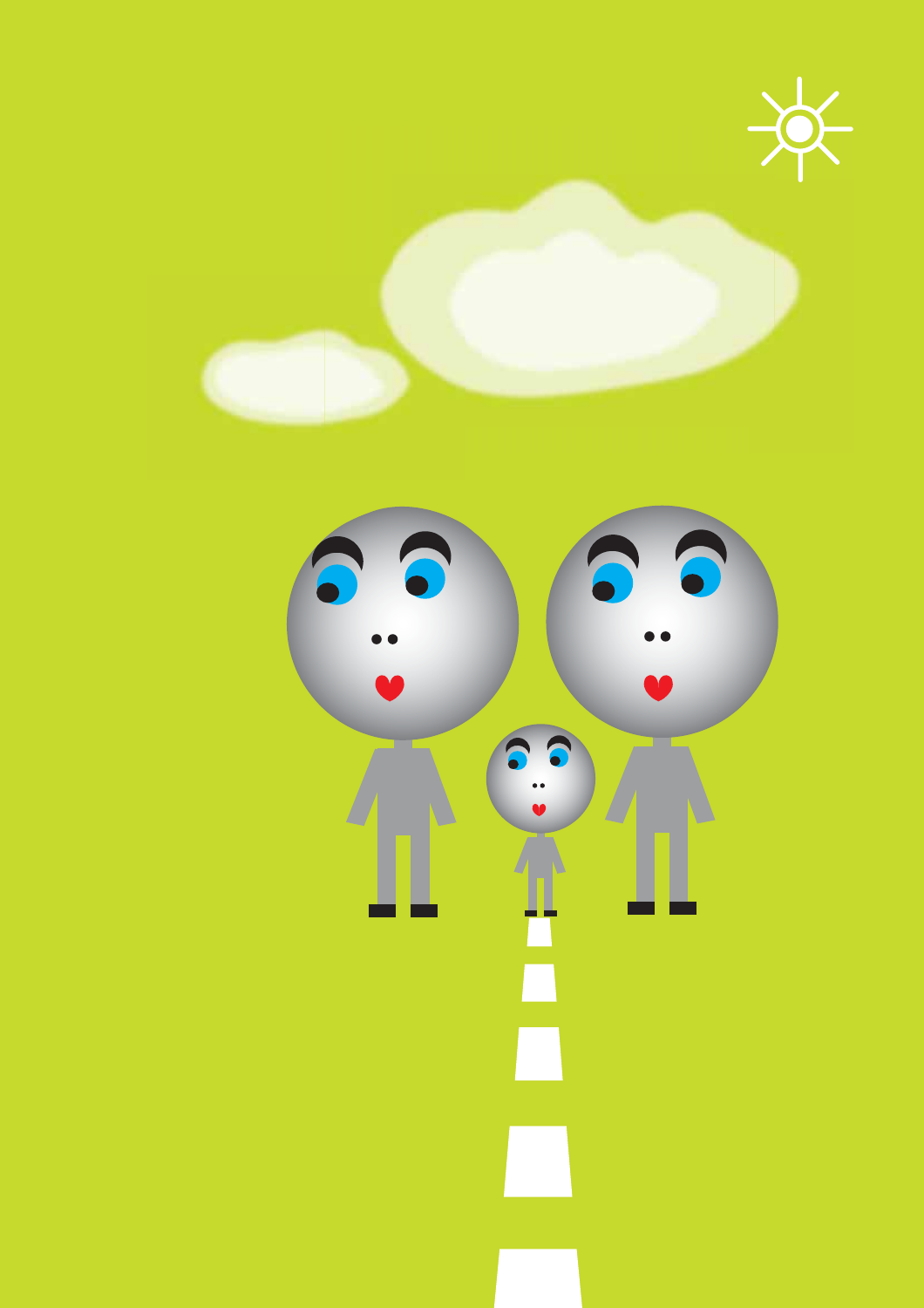### **1. Introduction**

In 2004, the European Union adopted a new Directive on the right to free movement.<sup>1</sup> This Directive sets out the rules applying to EU citizens and their family members who wish to move to another Member State. This can be for various purposes: to take up a new job, to undertake studies or even for retirement. It is particularly important for lesbian, gay, bisexual and transgender (LGBT) families who want to exercise their right to free movement.

The Directive entered into force on 30 April 2006. All 25 Member States, plus Bulgaria and Romania which joined the Union in 2007, should have taken steps to ensure that domestic immigration laws comply with the Directive. These guidelines provide an introduction to the Directive, an explanation of those provisions most relevant to LGBT families, an overview of the transposition process, and an analysis of the impact of the Directive when applied to LGBT families. They are designed to assist organisations in monitoring national law in order to ensure that LGBT families enjoy the fullest protection in accordance with the Directive.

> 1 Directive 2004/38/EC on the right of citizens of the Union and their family members to move and reside freely within the territory of the Member States, [2004] OJ L229/35. N.B. The full text is available at: **http://extranjeros.mtas.e s/es/NormativaJurisprud encia/UnionEuropea/Dir ectivas/documentos/Dir ectiva\_2004- 38\_\_libre\_circulacion\_\_i ngles.pdf**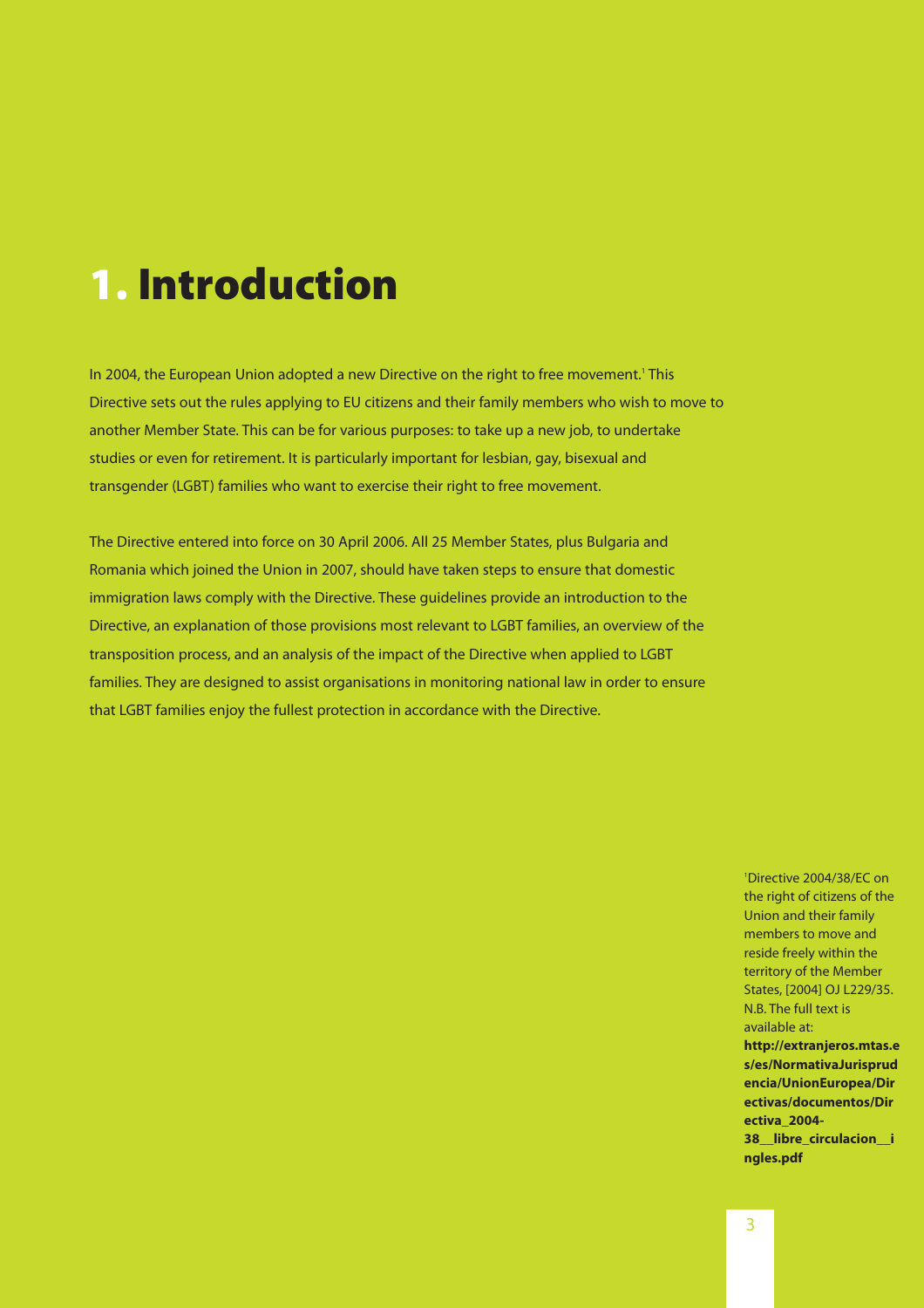### **2. Background to the Directive and subsequent developments**

EU law originally limited the right to free movement to those moving for the purposes of work or self-employment. In the early 1990s, free movement rights were extended to other categories: students, retired persons and economically self-sufficient persons. Since then, the Court of Justice has emphasized that free movement is a fundamental right of EU citizens, regardless of the reason why an individual decides to live in another Member State. Consequently, in 2001, the European Commission proposed replacing the various laws covering workers, students, etc with a single Directive on the free movement rights of all EU citizens.

The Directive took more than two years to negotiate and a central issue was the definition of the 'family' of an EU citizen. The original rules on the free movement of workers primarily limited this to the worker's 'spouse' and their children.<sup>2</sup> In *Reed v Netherlands*<sup>3</sup>, the unmarried opposite-sex partner of a British man working in the Netherlands argued that she was entitled to a residence permit because she should be treated as his 'spouse'. The Court of Justice rejected this argument, finding that spouse only covered married partners. ILGA-Europe, together with national LGBT organisations, campaigned vigorously for an inclusive definition of family within the new EU Citizens Directive. Although this received strong support in the European Parliament, the final text of the Directive is a compromise with the Member States, some of whom resisted the inclusion of same-sex and unmarried couples.

<sup>2</sup> Art. 10(1), Regulation 1612/68 on freedom of movement for workers within the Community, [1968] OJ Special Edition (II) L257/475.

<sup>3</sup> Case 59/85 [1986] ECR 1283.

<sup>4</sup> See the Commission document COM(2008) 373 final, 12. The list of countries was not published.

<sup>5</sup> COM(2008) 85 final, Fifth Report on Citizenship of the Union (1 May 2004 – 30 June 2007).

As already mentioned, the deadline for transposition was 30 April 2006. In a report of 2 July 2008, the Commission claims that a number of Member States have not communicated the full transposition of the Directive or have transposed it wrongly. As a result, some of them are facing or will face proceeding before the Court of Justice.<sup>4</sup> The Commission has informed that between June 2006 and February 2007, 19 procedures were opened for lack of communication of national implementing measures (4 of which were referred to the Court of Justice), and around 80 procedures for wrong transposition were ongoing.<sup>5</sup>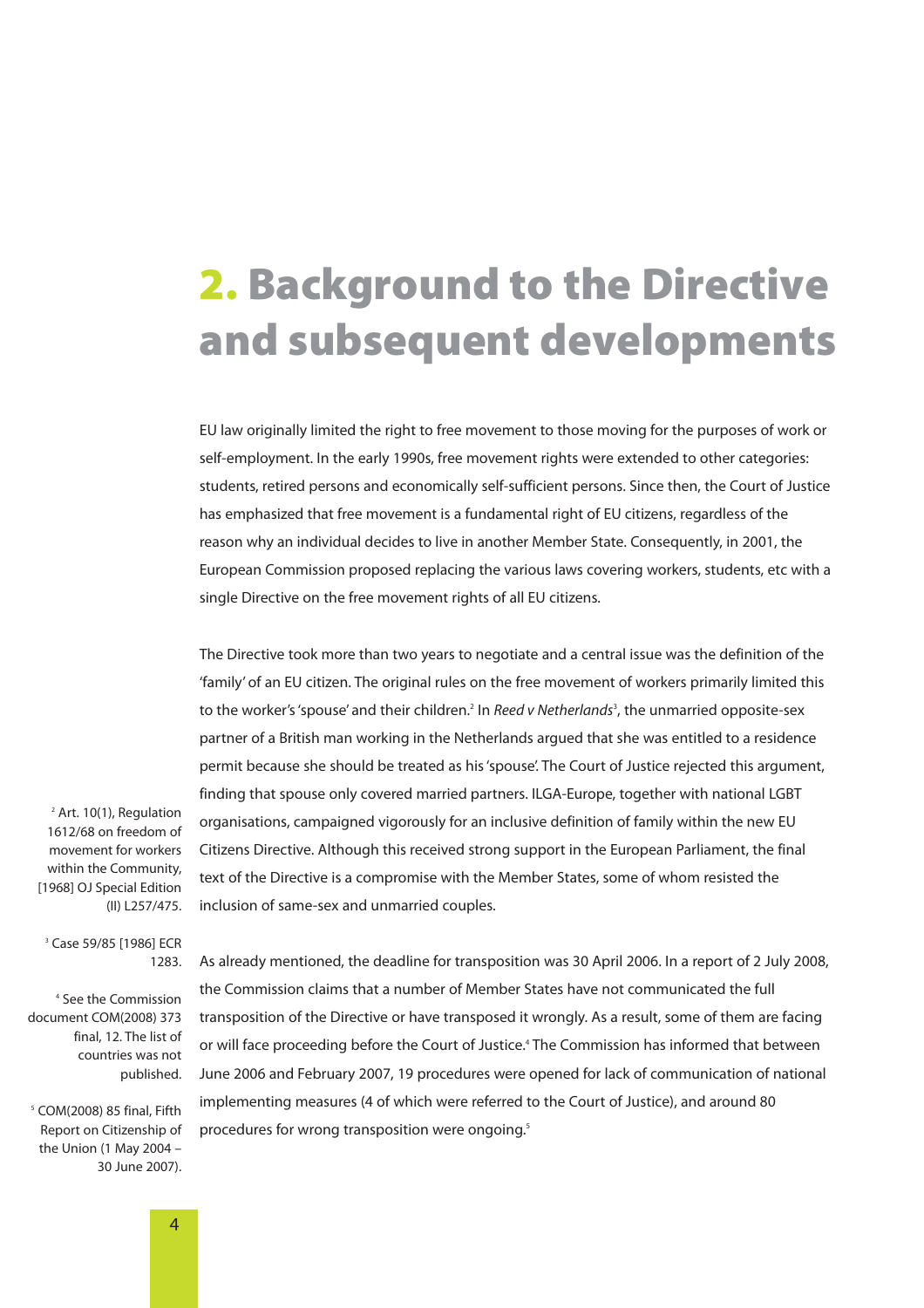The European Parliament (EP), in a Resolution of 15 November 2007 urging the Commission to submit a detailed assessment of the steps taken by Member States to implement Directive 2004/38/EC and of the correctness of its transposition, instructed its appropriate committee to complete an assessment by 1 June 2008 of the problems entailed in transposition of the Directive, highlighting best practices and those measures that might lead to forms of discrimination among European citizens.<sup>6</sup> Furthermore, the Committee on Civil Liberties, Justice and Home Affairs drafted a questionnaire to be sent to national Parliaments, to Ministries of Interior, and to Immigration national offices.<sup>7</sup> The Commission has issued its Report on the EU Citizens Directive on 10 December 2008, where it concludes that "the overall transposition of the Directive is rather disappointing"<sup>8</sup>. The European Parliament, pending the specific inquiries of both the LIBE and JURI Committees, addressed the issue of free movement and same-sex couples in its Resolution of 14 January 2009 on the situation of fundamental rights in the European Union 2004-2008.<sup>9</sup> This resolution places great emphasis on the need to guarantee that same-sex couples can exercise the right of free movement "under conditions equal to those applicable to heterosexual couples" (para. 75), eventually by developing the principle of mutual recognition in the field of civil status.

The Petitions Committee of the European Parliament, in response to an enquiry made by an EU citizen, addressed the issue of free movement rights of 'gay couples' under the Directive. In its answer to the petition, the Committee stated that:

**'during the negotiations for this directive, the extension of the right of family reunification to same-sex spouses and partners (whether registered or not), under the law of the Member State of origin, was discussed at length, in particular at first reading in the European Parliament, and the current text reflects a hard-won compromise, achieved after two years of negotiations'.10**

Finally, the Resolution of the European Parliament of 20 May 2008 on progress made in equal opportunities and non-discrimination in the EU was concerned solely with the transposition of the 2000 equal treatment directives and did not draw any explicit parallel (concerning nondiscrimination) between the social policy and the free movement field.<sup>11</sup>

<sup>6</sup> European Parliament resolution of 15 November 2007 on application of Directive 2004/38/EC on the right of EU citizens and their family members to move and reside freely within the territory of the Member States, P6\_TA(2007)0534.

<sup>7</sup> See working documents of the Committee on Civil Liberties, Justice and Home Affairs no. DT\729174 of 13 June 2008 and DT\730630 of 23 June 2008.

<sup>8</sup> See press release IP/08/1922 of 10 December 2008. The report is published as COM(2008) 840/3.

<sup>9</sup> Resolution of 14 January 2009 on the situation of fundamental rights in the European Union 2004- 2008 (2007/2145(INI)), P6\_TA-PROV(2009)0019.

<sup>10</sup> Response of 3 July 2006 to petition no. 0724/2005 **http://www.europarl.eur opa.eu/meetdocs/2004\_ 2009/documents/cm/623 /623407/623407en.pdf** 

<sup>11</sup> European Parliament resolution of 20 May 2008 on progress made in equal opportunities and nondiscrimination in the EU (the transposition of Directives 2000/43/EC and 2000/78/EC) (2007/2202(INI)), P6\_TA(2008)0212.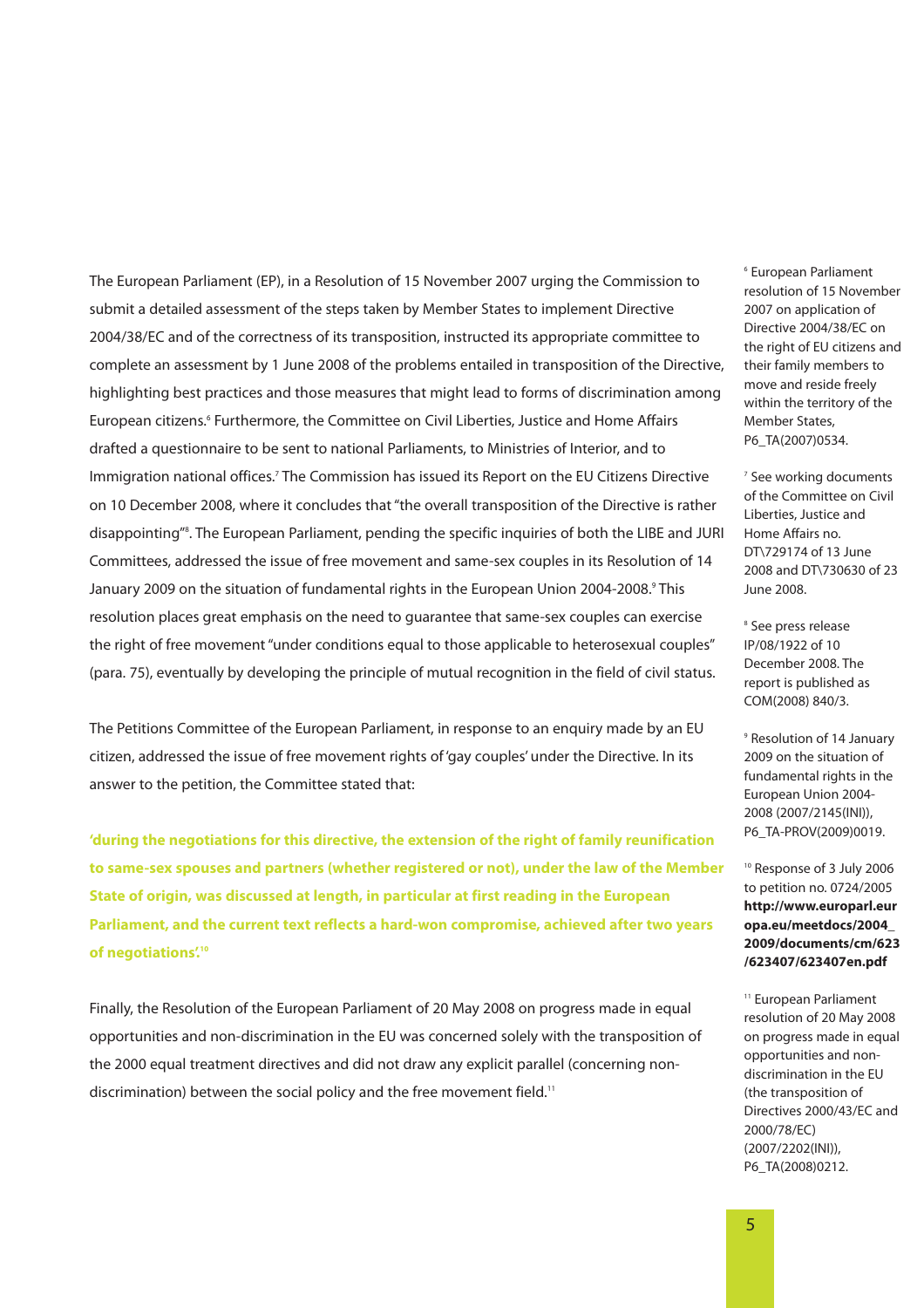# **3. The main contents of the Directive**

<sup>12</sup> Directive 2003/86/EC on the right to family reunification, [2003] OJ L251/12. Full text available at: **http://eurlex.europa.eu/LexUriServ/ LexUriServ.do?uri=OJ:L:20 03:251:0012:0018:EN:PDF**

<sup>13</sup> For the latest update on transitional arrangements see Commission **Memo/08/718 of 18 November 2008, online at http://www.lex.unict.it/eurol abor/documentazione/comu nicati/2008/rapid181108.pdf** 

<sup>14</sup> Some Member States required the family member of an EU citizen, who is a national of a third country, to have been legally resident in the Member States from which he or she is arriving. However, the European Court of Justice has ruled that Directive 2004/38/EC precludes legislation by an EU Member State which requires a national of a non-member country who is the spouse of a Union citizen residing in that Member State but not possessing its nationality to have previously been lawfully resident in another Member State before arriving in the host Member State (see case C-127/08, Metock and others v. Minister for Justice, Equality and Law Reform, Judgment of 25/07/2008, not yet reported.

Although not all parts of the Directive have a special relevance to LGBT persons, it is useful to have an overview of its contents. The Directive sets out the conditions under which EU citizens can move to another Member State and take up residence there. An EU citizen is any person holding nationality of a Member State. This Directive does not cover families where no-one is an EU citizen. For example, it would not apply to a Brazilian woman working in France who wished to be joined there by her same-sex partner, also of Brazilian nationality. The rules governing family reunification of third country nationals (non-EU nationals) are found in a different Directive.12 The EU Citizens Directive does, however, apply to situations where one member of the family possesses nationality of an EU Member State. For example, a Swedish man who wanted to be joined in the UK by his same-sex Chinese partner would be able to rely on the rules in the EU Citizens Directive. It should be noted that under transitional arrangements some movement restrictions continue to apply to nationals of the EU States that joined on 1 May 2004 and on 1 January 2007.<sup>13</sup>

EU citizens and their family members can move within the Union for 3 months without any formalities, other than needing to produce identity documents. EU citizens can stay for longer than 3 months in order to work or study, or if they have sufficient resources to support themselves and their family members. After 5 years, EU citizens and their family members acquire the right of permanent residence in the Member State. EU citizens and their family members can only be expelled from the Member State in narrow circumstances where there are serious reasons relating to public policy or public security.14

EU citizens and their family members who moved to an EU Member State enjoy the right to equal treatment with respect to nationals of that Member States in matters falling within the scope of the Treaty.

The most important provisions for LGBT families are Articles 2 and 3, which define the 'members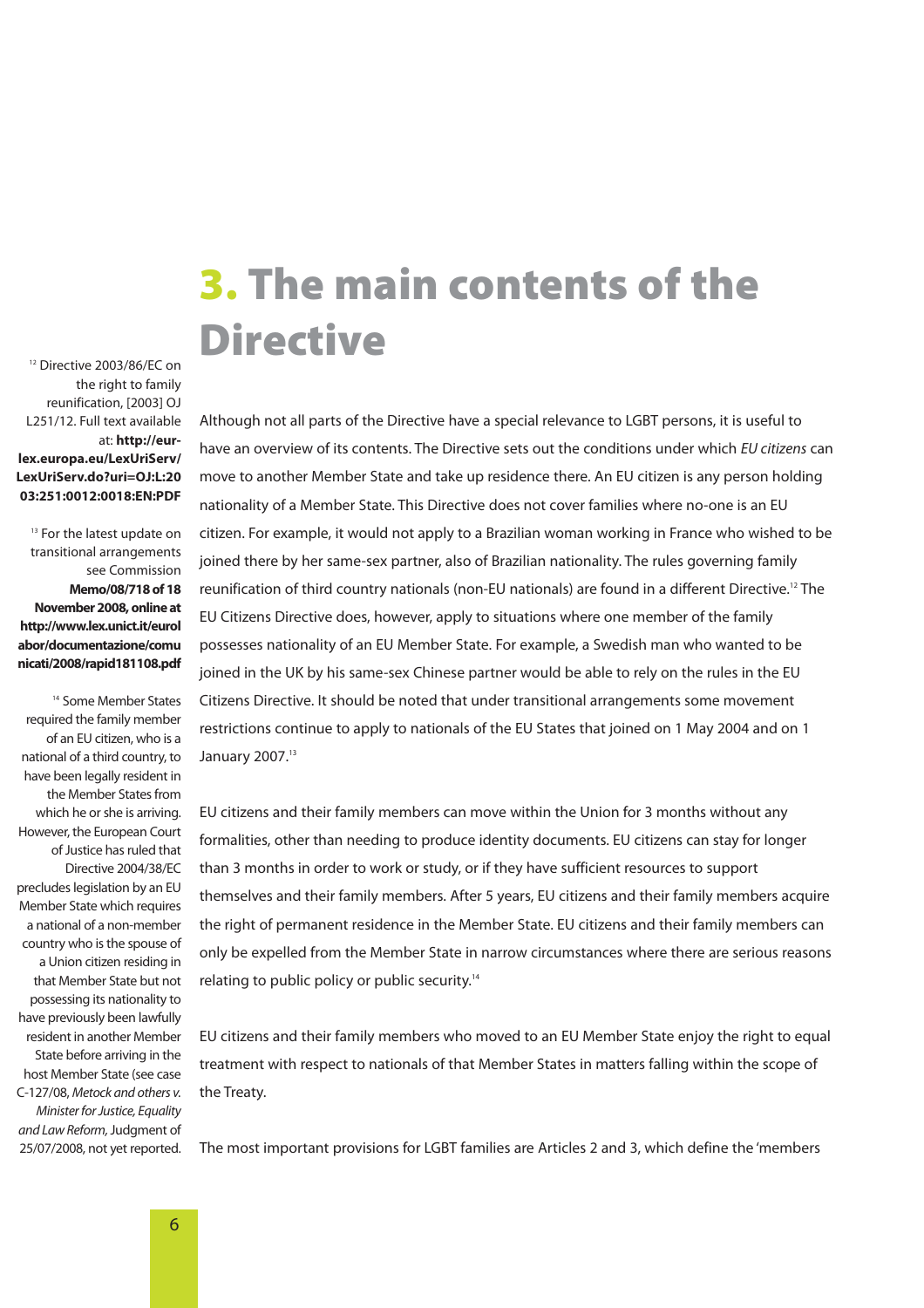of the family' entitled to accompany an EU citizen to another Member State. These shall be considered in detail in the next sections.

Why is this definition important and problematic at the same time? The Directive provides for both entry and residence rights, and the right to equal treatment with respect to nationals of the Member State. Several real-life cases provide some useful examples of the importance of both situations for LGBT couples and families.

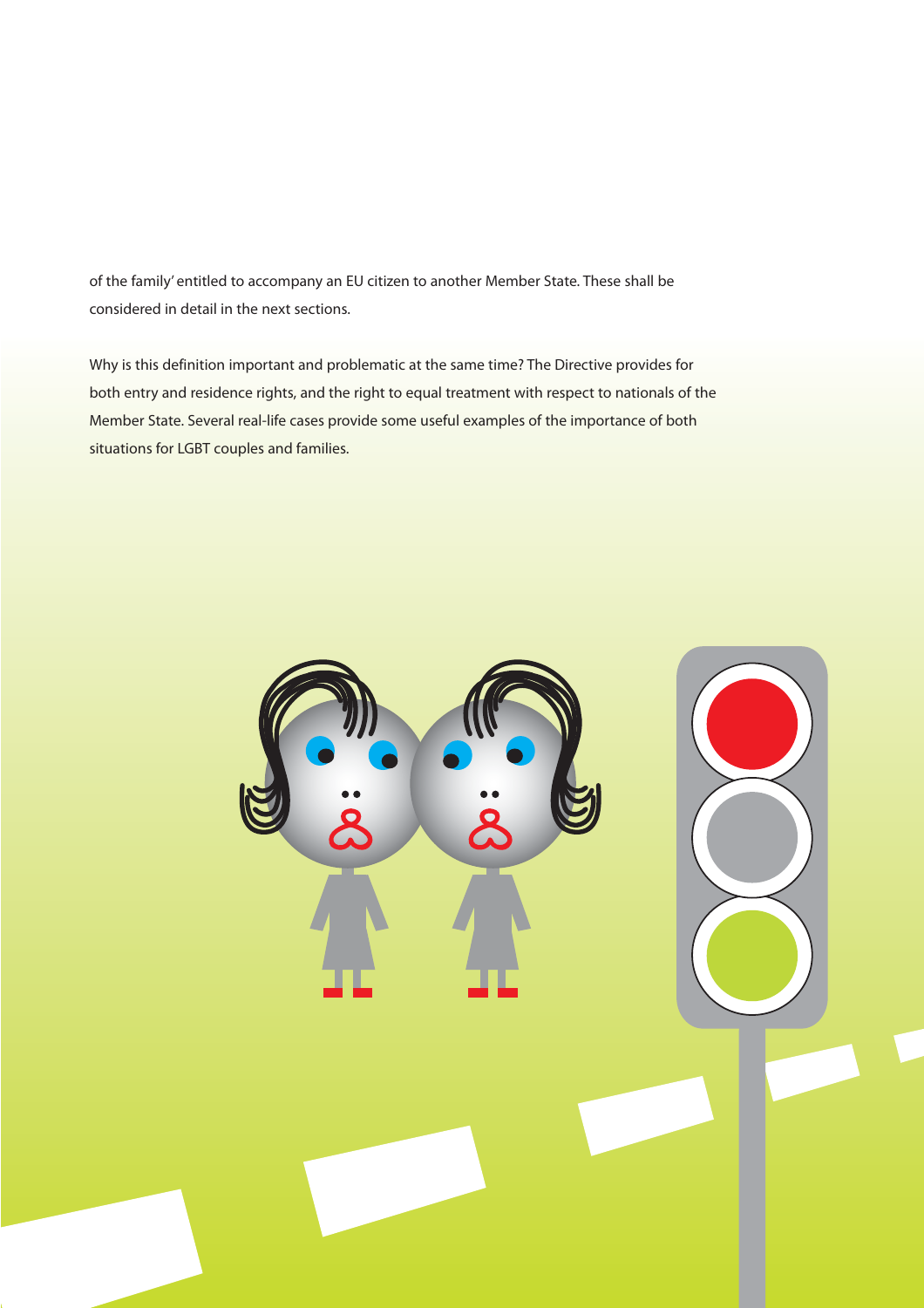### **4. Entry and Residence Rights**

As far as entry and residence rights are concerned, several informal petitions around Europe highlighted the following difficulties.

*I am a Danish citizen and I live in Copenhagen with my American same-sex partner, with whom I contracted a registered partnership five years ago. I have been offered a job by a multinational firm based in Warsaw. I wonder if I will be able to relocate to Poland with my partner or if I will have to give up this job opportunity.*

*I am a Latvian citizen living in Latvia. I plan to marry my Uruguayan same-sex partner in Belgium, where he currently legally resides. For the time being, she lives in Brussels and I live in Riga, and we see each other every weekend. After the marriage ceremony, we plan to come to live together in Riga. I wonder if our marriage will be recognised by the Latvian authorities and if my partner of third country nationality will get a residence permit.* 

*I am a Greek citizen and for some time I lived in Greece with my same-sex partner from Brazil. Since two years we share a house in Brazil, where we also registered our stable partnership. We would like to return to Greece and we were informed that we could have our partnership recognised by Spain. I wonder if Greece will be able to deny entry rights to my partner once our partnership has been already recognised by another EU country should this come true.*

The following table, which appears in the 2008 EU Agency for Fundamental Rights (FRA) publication entitled Homophobia and Discrimination on Grounds of Sexual Orientation in the EU Member States: Part I - Legal Analysis, indicates clearly the obligations of Member States with regard to same-sex partners and their family.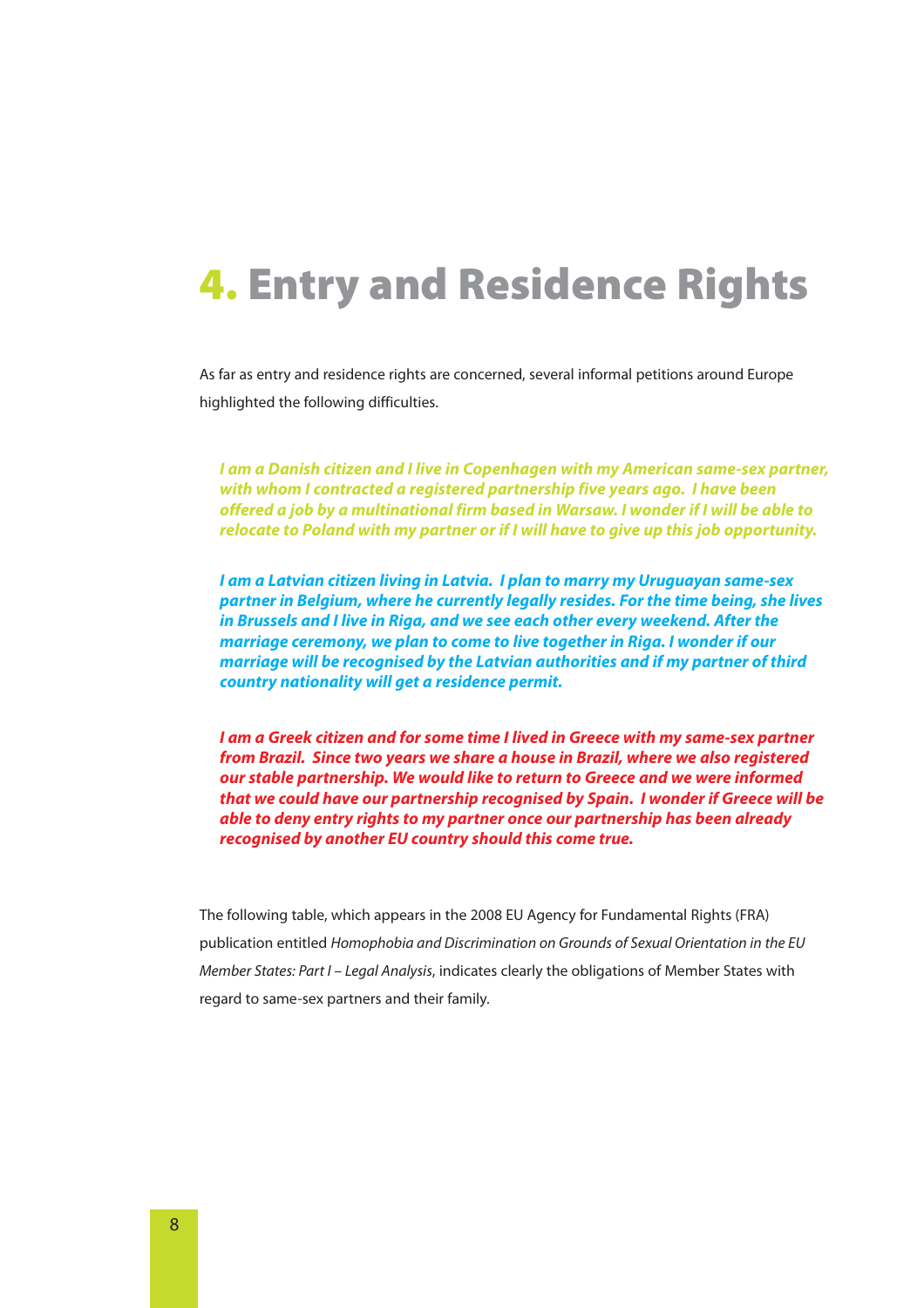|                                                                                            | allows same sex<br>marriage                                   | provides registered<br>partnership                                                                                                                                  | provides no status<br>for same sex couples                                                                                            |
|--------------------------------------------------------------------------------------------|---------------------------------------------------------------|---------------------------------------------------------------------------------------------------------------------------------------------------------------------|---------------------------------------------------------------------------------------------------------------------------------------|
| allows same sex<br>marriage                                                                | Host MS recognises<br>same sex married<br>partner as 'spouse' | Host MS recognises<br>registered partnership as<br>giving rise to family<br>reunification rights                                                                    | Host MS examines if a<br>'durable' relationship duly<br>attested' obliges it to<br>'facilitate entry and<br>residence' of the partner |
| provides<br>registered<br>partnership or<br>other institution<br>equivalent to<br>marriage | Host MS recognises<br>same sex married<br>partner as 'spouse' | Host MS recognises<br>registered partnership as<br>giving rise to family<br>reunification rights                                                                    | Host MS examines if<br>'durable relationship duly<br>attested' obliging it to<br>'facilitate entry and<br>residence' of the partner   |
| provides no<br>status for same sex<br>couples                                              | Host MS recognises<br>same sex married<br>partner as 'spouse' | Host MS recognises<br>registered partnership as<br>'durable relationship duly<br>attested' and therefore<br>must 'facilitate entry and<br>residence' of the partner | Host MS examines if<br>'durable relationship duly<br>attested' obliging it to<br>'facilitate entry and<br>residence' of the partner   |

#### **MEMBER STATE OF ORIGIN…**

*Table 1: Obligation of host Member State under the Free Movement Directive15*

<sup>15</sup> EU Agency for Fundamental Rights, Homophobia and Discrimination on Grounds of Sexual Orientation in the EU Member States: Part I – Legal Analysis, 2008, p.62, online at **http://fra.europa.eu/fra Website/products/public ations\_reports/comparat ive\_reports/pub\_cr\_hom ophobia\_0608\_en.htm**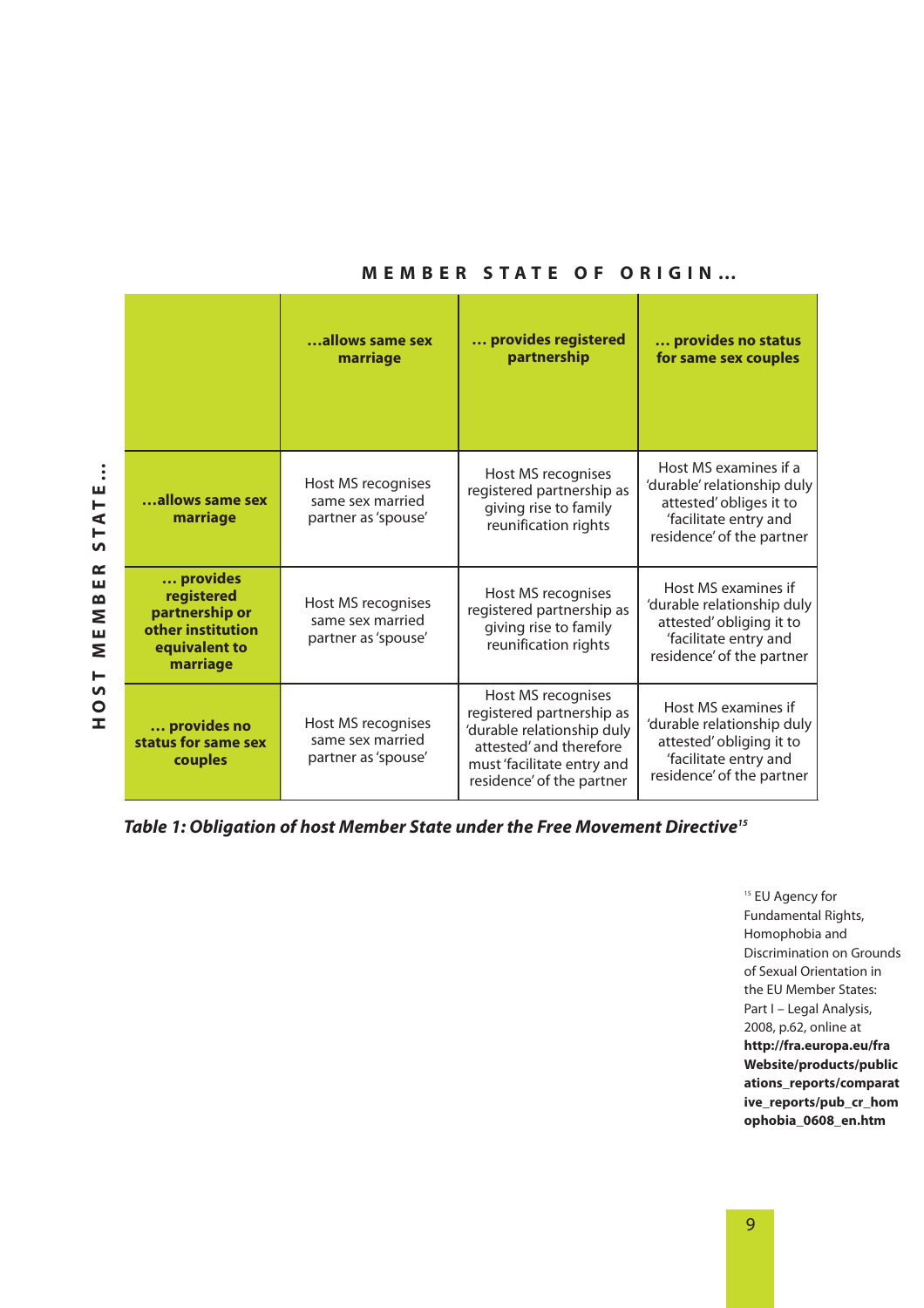### **5. Equal Treatment with the Nationals of the host Member State**

Apart from entry and residence rights, the Directive also stipulates that all Union citizens and their family members residing on the basis of the Directive in the territory of the host Member State shall enjoy equal treatment with the nationals of that Member State 'within the scope of the Treaty' (article 24). The following questions provide some clear examples as to the importance of this provision.

*We are a bi-national same-sex couple: Christian is German and Marco is Italian. We live together in Verona. We have registered our partnership in Hamburg. We would like to know how German law will be able to protect us now that we live in Italy, for instance in such fields as: civil status, choice of surname, social security, succession, decisions in case of sickness or death of one of us.* 

*We are two UK citizens who contracted a civil partnership in the UK. We live in the UK but bought a holiday house in France. Our British civil partnership is not recognised in France, therefore we have no legal rights as a couple over in France. Couples in a PACS in France have 0% inheritance tax whilst we are still subject to 60% inheritance tax on all our worldwide assets, not only our French assets. Obviously this would be a huge bill for us and would mean that we would have to sell our home to pay the tax bill. We thought the solution would be to do a French PACS but we were refused from doing this because we were already in a civil partnership in the UK, thus we were not single in our own country. French same-sex couples living in the UK have been able to benefit from the UK tax and legal systems and are treated in exactly the same way as British married or civil partners are in the UK. French PACSed couples have no difficulty in leaving their estate to their partners and paying 0% inheritance tax in the UK.*

*I am a Dutch citizen and I live in the Netherlands with my Dutch same-sex spouse and our children. We plan to spend our holidays in Cyprus next summer, but we are worried that should some accident happen to us or our children, Cyprus will not recognise both of us as their legal parents, for instance in case some medical decision is needed.*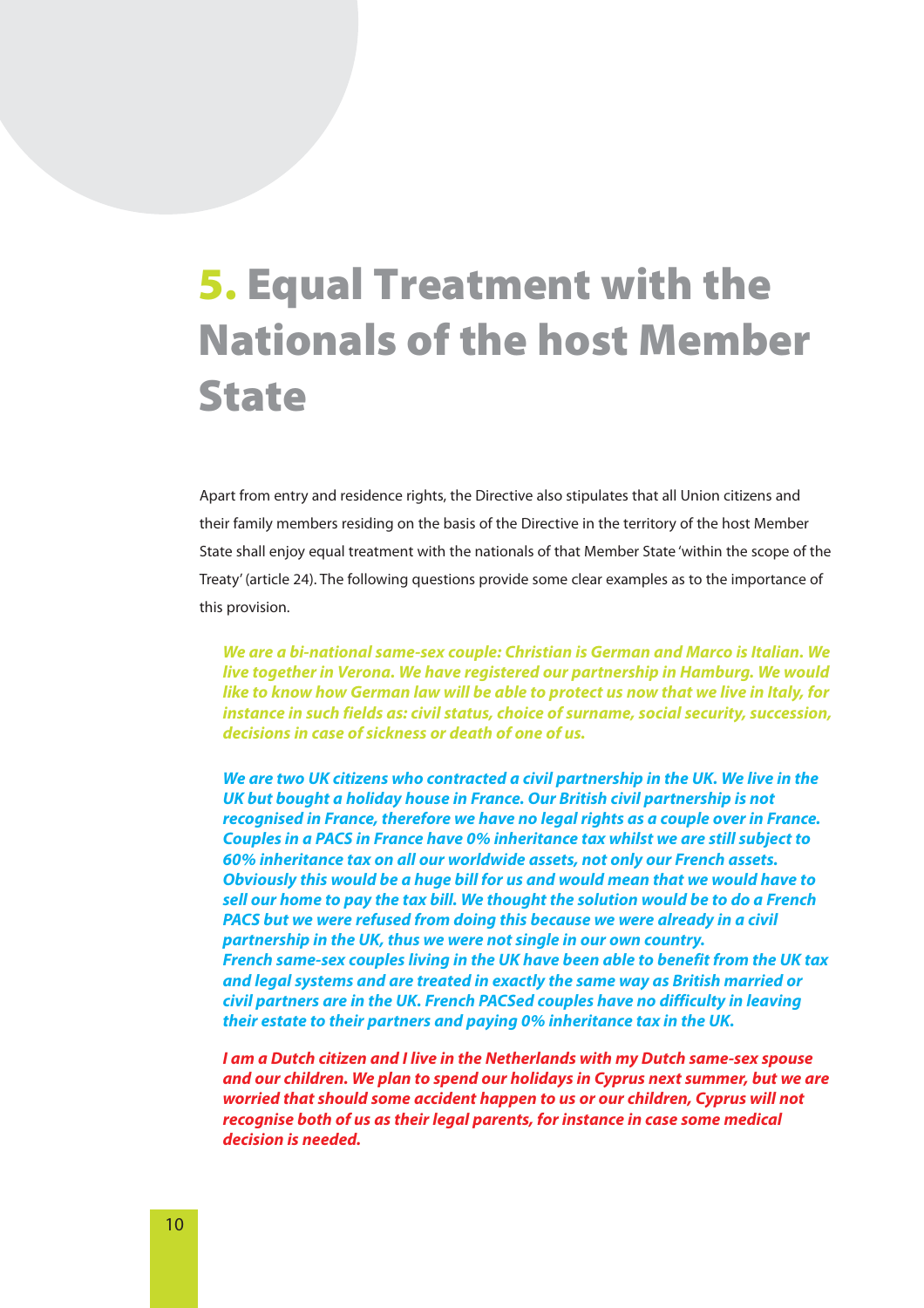All of these cases, notwithstanding their great diversity, testify to the ongoing difficulties and burdens that same-sex couples face when moving around Europe with their partner. At first glance, while entry and residence rights are the most immediate concern for couples where one partner is a third country national, the right to equal treatment is the central preoccupation for couples where both partners are EU citizens. This is because each EU citizen enjoys a self-standing right to free movement within the EU. However, entry as an individual, and not as a family member, could pose problems in terms of equal treatment when the same-sex partner (and/or children) will not be considered as a family member by the host Member State.

The next sections illustrate what are the answers provided by the Directive as it currently stands, and by national implementing legislation.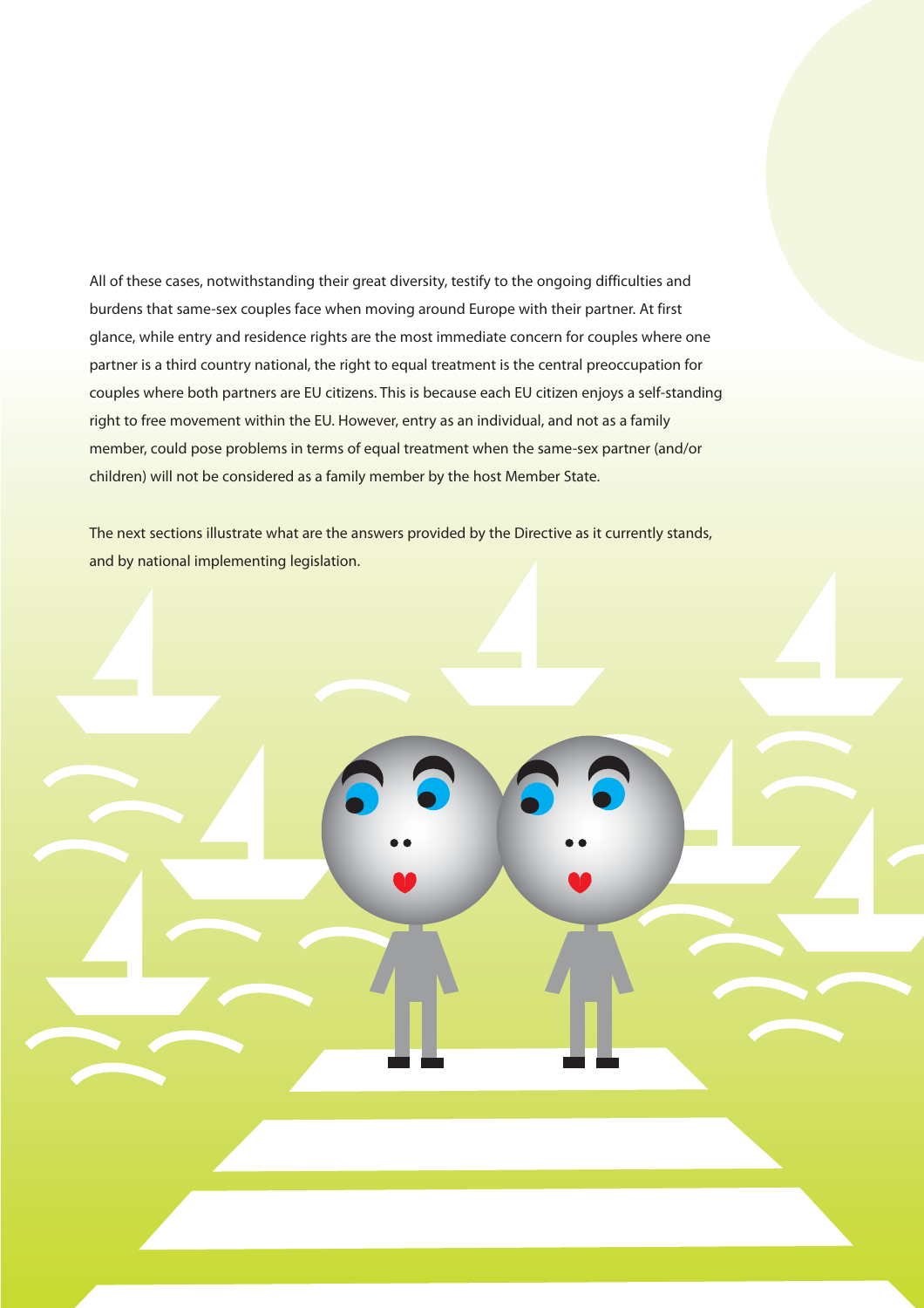# **6. Implementation of the directive in national law: the position of married partners**

When the EU Citizens Directive was under discussion, ILGA-Europe pressed for a clear indication that same-sex married partners were included. However, the final text of the Directive does not clearly resolve the issue of same-sex married couples. On one hand, Article 2(2) simply states: '"family member" means … the spouse'. On the other hand, the preamble of the Directive includes the following statement: 'Member States should implement this Directive without discrimination between the beneficiaries of this Directive on grounds such as... sexual orientation.<sup>16</sup> Although the preamble is not legally binding, it will be used by the Court of Justice to guide interpretation of the Directive. To date, no case has reached the Court on this particular point.

Arguably, the reference to 'spouse' cannot be restricted to opposite-sex spouses, because this would discriminate on grounds of sexual orientation. Marriage is a status granted by national law; therefore, the EU should not distinguish between legally contracted marriages within the Member States. This is particularly relevant for same-sex couples who got married in one of the three Member States which provide marriage equality, i.e. the Netherlands, Belgium and Spain.<sup>17</sup>

<sup>16</sup> Recital 31

<sup>17</sup> The following countries have instituted marriage equality: the Netherlands, Belgium, Spain, Canada, South Africa, Norway (not yet in force), and some states of the United States of America

<sup>18</sup> Case C-122/99P and 125/99P D and Sweden v. Council [2001] ECR I-4319, para. 34.

<sup>19</sup> See footnote 13 above

Earlier judgments from the Court of Justice raise some doubts as to the viability of this argument. In *D and Sweden v Council*,<sup>18</sup> the Court stated: 'according to the definition generally accepted by the Member States, the term marriage means a union between two persons of the opposite sex'. However, this decision was based on facts from a period in which no State had instituted marriage equality legislation. The legal situation has since changed and this may encourage the Court to adopt a different approach when interpreting the EU Citizens Directive.

With respect to the Directive, Member States have taken different positions. According to a recent report of the Fundamental Rights Agency,<sup>19</sup> at least 12 Member States would (certainly or probably) recognise entry and residence rights to the same-sex married spouse of an EU citizen.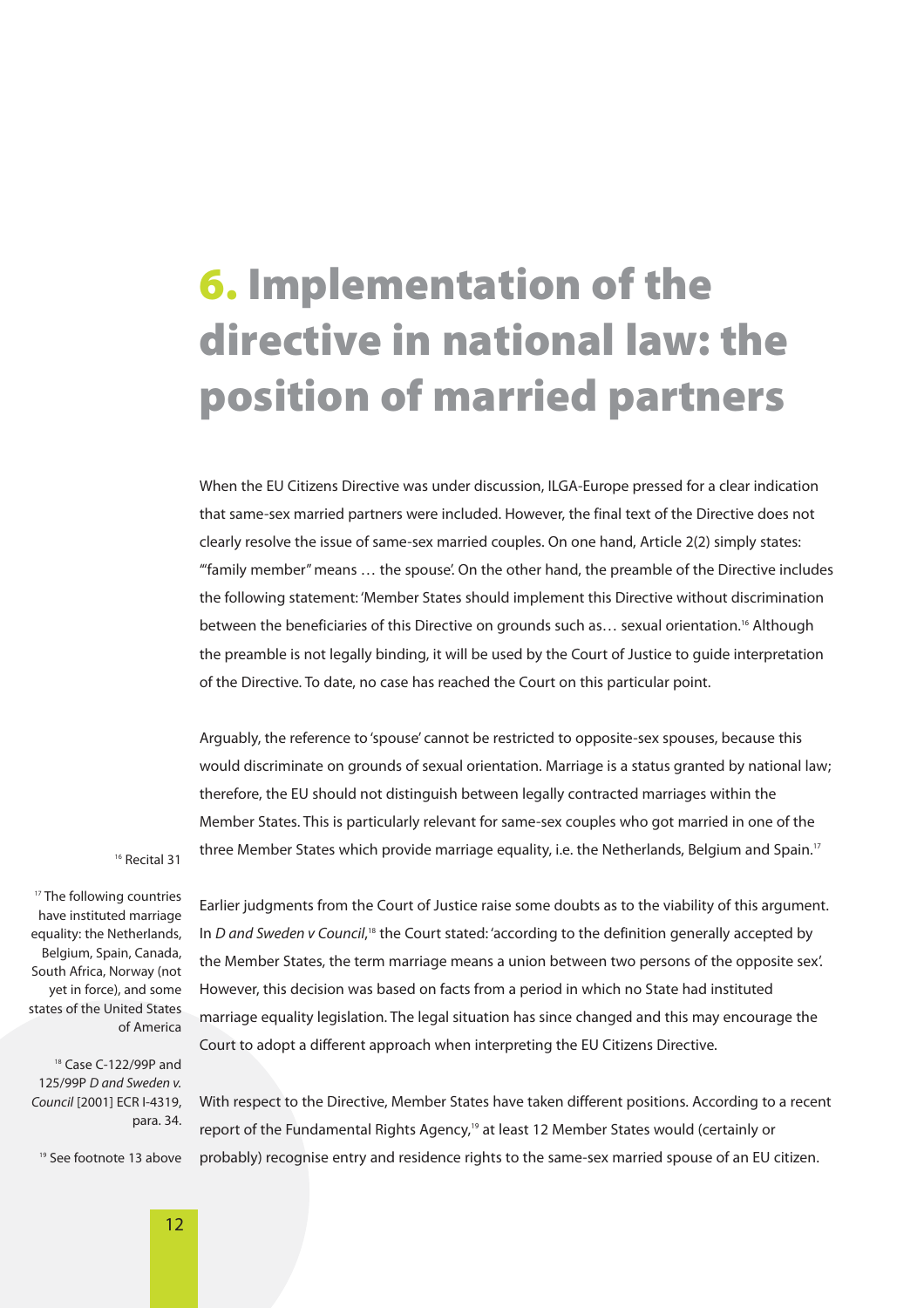These are: Belgium, Spain, and the Netherlands (which already instituted marriage equality), the Czech Republic, Denmark, Germany, France, Luxembourg, Romania, Finland, Sweden and the United Kingdom.

On a less positive note, at least 11 other Member States are likely to attach no legal significance to marriages of same-sex partners contracted elsewhere in the Union, therefore granting no entry and residence right to the married spouse of an EU citizen. These are: Estonia, Greece, Ireland, Italy, Latvia, Lithuania, Malta, Poland, Portugal, Slovenia, and Slovakia. As reported, the situation is unclear in 4 Member States: Austria, Bulgaria, Cyprus, and Hungary.

Ultimately, the national courts and the European Court of Justice will play an important role in determining whether same-sex married partners are included under the definition of spouse. As far as the European Court is concerned, it appears that the benchmark hypothetically able to tilt the balance in favour of an EU-wide recognition of same-sex married spouses will be the right to non-discrimination now entrenched in the EU Charter of Fundamental Rights (article 21).

#### *Guideline:*

**• National legislation which excludes same-sex married couples from the** *right to enter and reside should be considered inconsistent with the Directive read in accordance with Recital 31 and art. 21 of the EU Charter of Fundamental Rights, because it generates direct discrimination on grounds of sexual orientation.* 

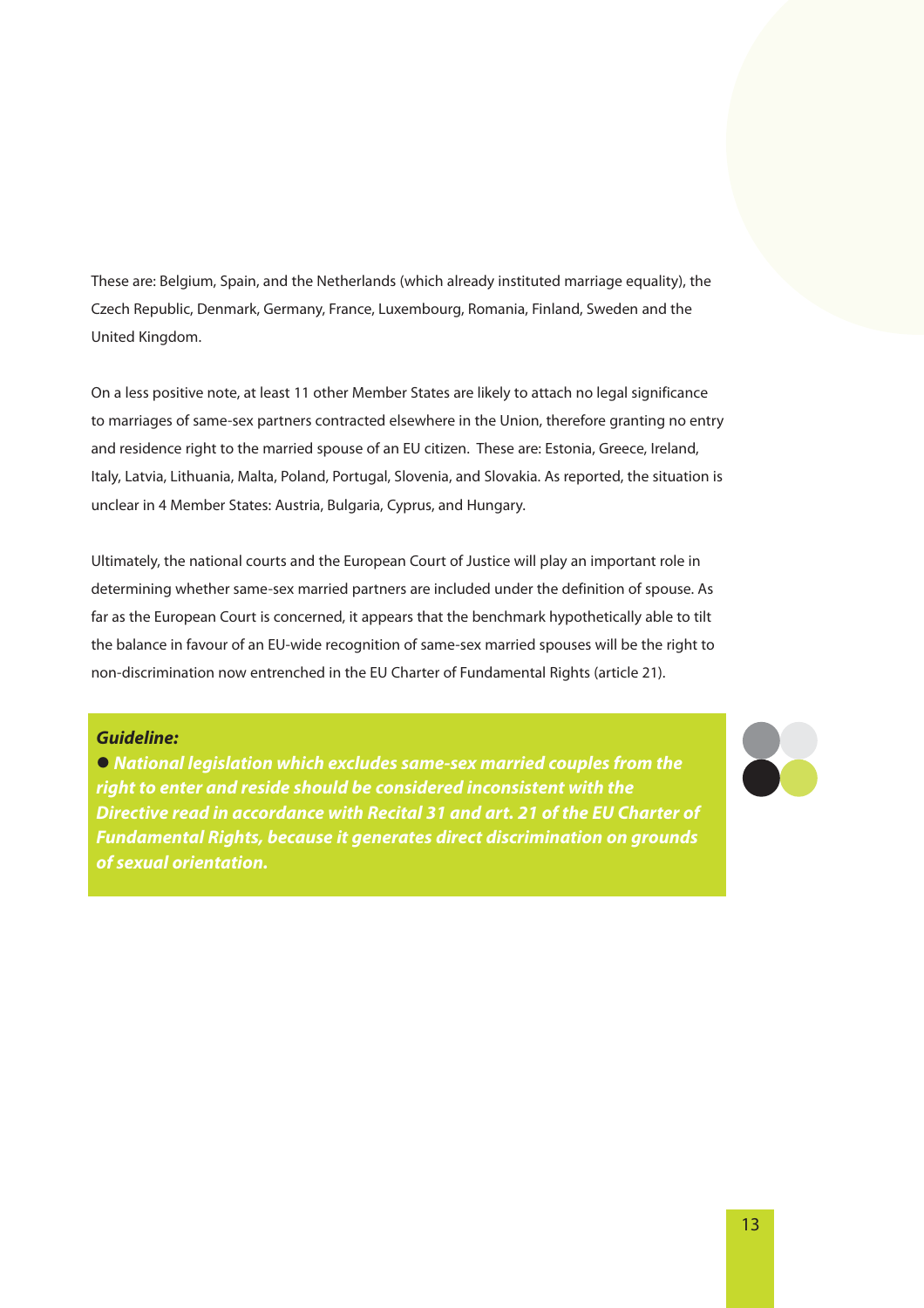# **7. Implementation of the directive in national law: the position of registered partners**

The Directive recognises a limited right to free movement for registered partners. Article 2(2)(b) extends the definition of 'family member' to include:

**'the partner with whom the Union citizen has contracted a registered partnership, on the basis of the legislation of a Member State, if the legislation of the host Member State treats registered partnerships as equivalent to marriage and in accordance with the conditions laid down in the relevant national legislation of the host Member State'.**

In other words, registered partners can enjoy their right to free movement subject to the 'State of destination' and the 'equivalence' principles. This means that a host Member State is required to grant entry and residence rights to the registered partner of an EU citizen only if:

**(1) They formed their registered partnership in a Member State of the EU;**

**(2) The country to which they want to move (State of destination) already foresees a 'registered partnership' scheme, and**

#### **(3) The scheme adopted in the State of destination treats registered partnerships 'as equivalent' to marriage.**

With regard to the first issue, the obvious question that arises is what constitutes a registered partnership? This is important because national laws on same-sex partnerships vary considerably. Registered partnership laws in Denmark, the Netherlands, Sweden, Finland and the UK provide a legal status which is very similar to that of marriage. There are also laws in Germany, France and Luxembourg that provide many of the rights of marriage, but which also contain important legal differences between partnership and marriage<sup>20</sup>. In other countries, such as Slovenia or Portugal, same-sex couples' legal status is recognised, but with very limited rights compared to marriage. It is difficult to predict how the court will approach this issue. The Directive could be read as indicating that registered partnership is a status 'equivalent' to marriage in some cases. However, where a partnership does not fall within the Directive's concept of 'registered partnership', it is very

<sup>20</sup> In Hungary, on 15 December 2008 the Constitutional Court struck down the 2007 Act on registered partnership, expected to come into force as of 1st January 2009, holding that making available to different sex couples the possibility to enter into an alternative legally recognised scheme duplicates the institution of marriage, thus undermines its supremacy entrenched in the Constitution. The Court did not question the right of same sex couples to legal recognition and protection.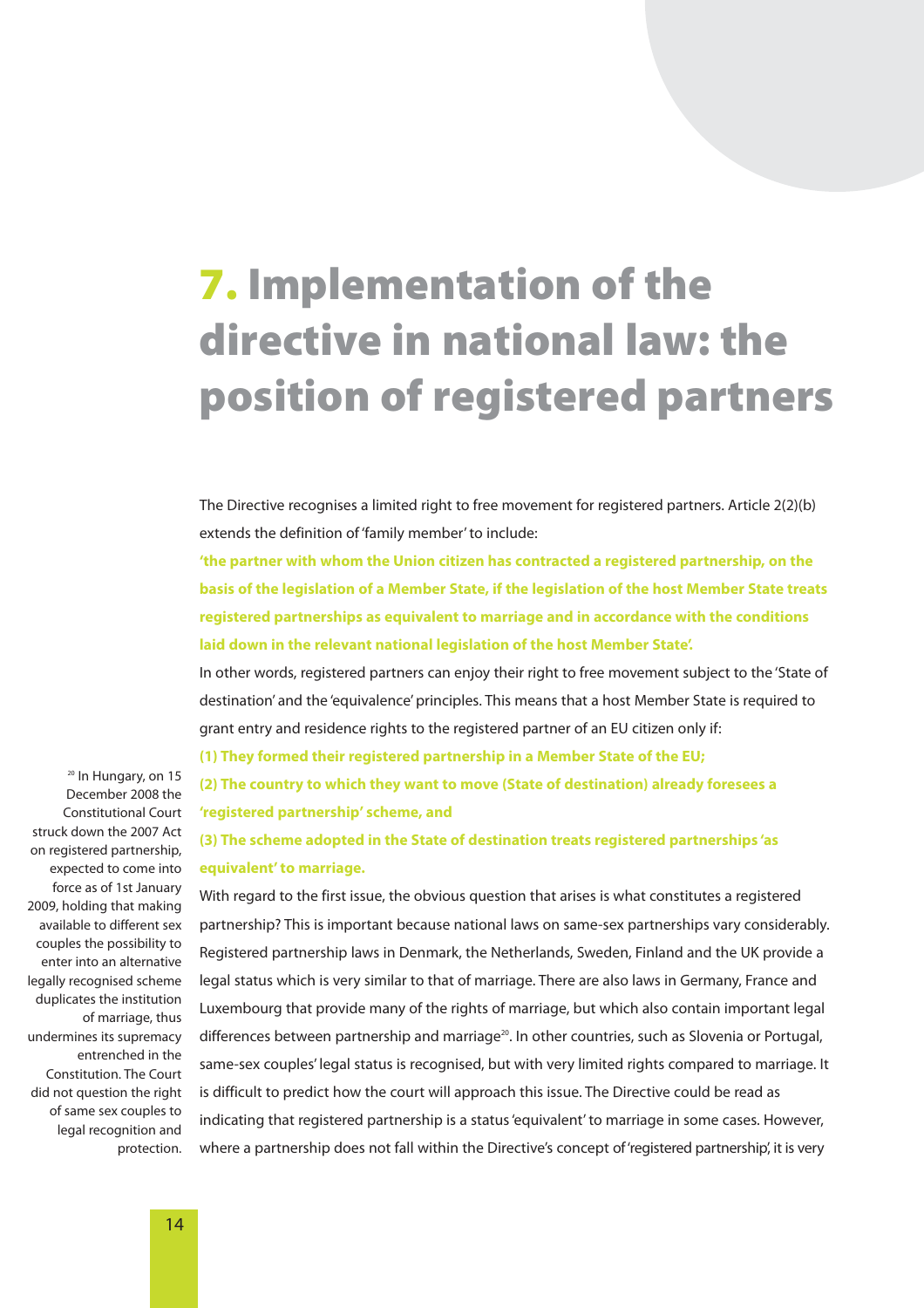likely that the rules on unmarried partners will apply (duty to 'facilitate'entry, see below). The European Parliament Petitions Committee considered that 'in practice, EU citizens who are married or in a partnership with a national of a third country, may rely on this facilitation requirement, subject to the application of the principle of non-discrimination.<sup>21</sup>

The second question is to which countries are registered partners entitled to move? This depends on which countries will decide that their internal regulation on registered partnerships is equivalent to marriage. After the European Court's decision in Maruko,<sup>22</sup> it is unlikely that the Court will impose its own views as to when a Member State is treating registered partnerships 'as equivalent to marriage'. Given the variations in national law discussed above, this reluctance of the Court is likely to favour even more fragmentation across the EU, with Member States being able to assess, relatively free of common criteria, if and when their registered partnership law is 'equivalent to marriage'. It is, thus, desirable that the Court be soon given the chance to clarify the exact meaning of art. 2(2)(b) of the Directive.

According to the FRA's 2008 Report, 7 Member States have established a form of registered partnership which should be considered equivalent to marriage: the Czech Republic, Denmark, Finland, Romania,<sup>23</sup> Sweden, the UK, and Hungary. If Belgium, the Netherlands and Spain are added to these, a total of 10 Member States should be required by the Directive to allow entry and residence to the same-sex registered partner of a EU citizen. Their laws implementing the directive must treat the registered partner as a family member entitled to automatic admission.

Four other Member States, namely Germany, France, Luxembourg and Slovenia have established weaker forms of registrations or contracts, and are therefore not required by the Directive to grant automatic rights of entry and residence.

The remaining 13 Member States provide no legal scheme for same-sex partners in their own legal system, therefore the question of 'equivalence' with marriage does not arise. The consequence is that Bulgaria, Estonia, Greece, Ireland, Italy, Cyprus, Latvia, Lithuania, Malta, Austria, Poland, Portugal and Slovakia are not required by the Directive to grant automatic entry and residence rights to the registered partner of a EU citizen wishing to move into their territory, but only to 'facilitate' admission.

<sup>21</sup> Response of 3 July 2006 to petition no. 0724/2005, cit., p. 4.

<sup>22</sup> Case C-267/06, Maruko v. Versorgungsanstalt der deutschen Bühnen, 1 April 2008, not yet reported.

<sup>23</sup> Romania does not foresee registered partnership in its domestic law, but it acknowledged the existence of such schemes in its law relating to freedom of movement and of residence of EU citizens.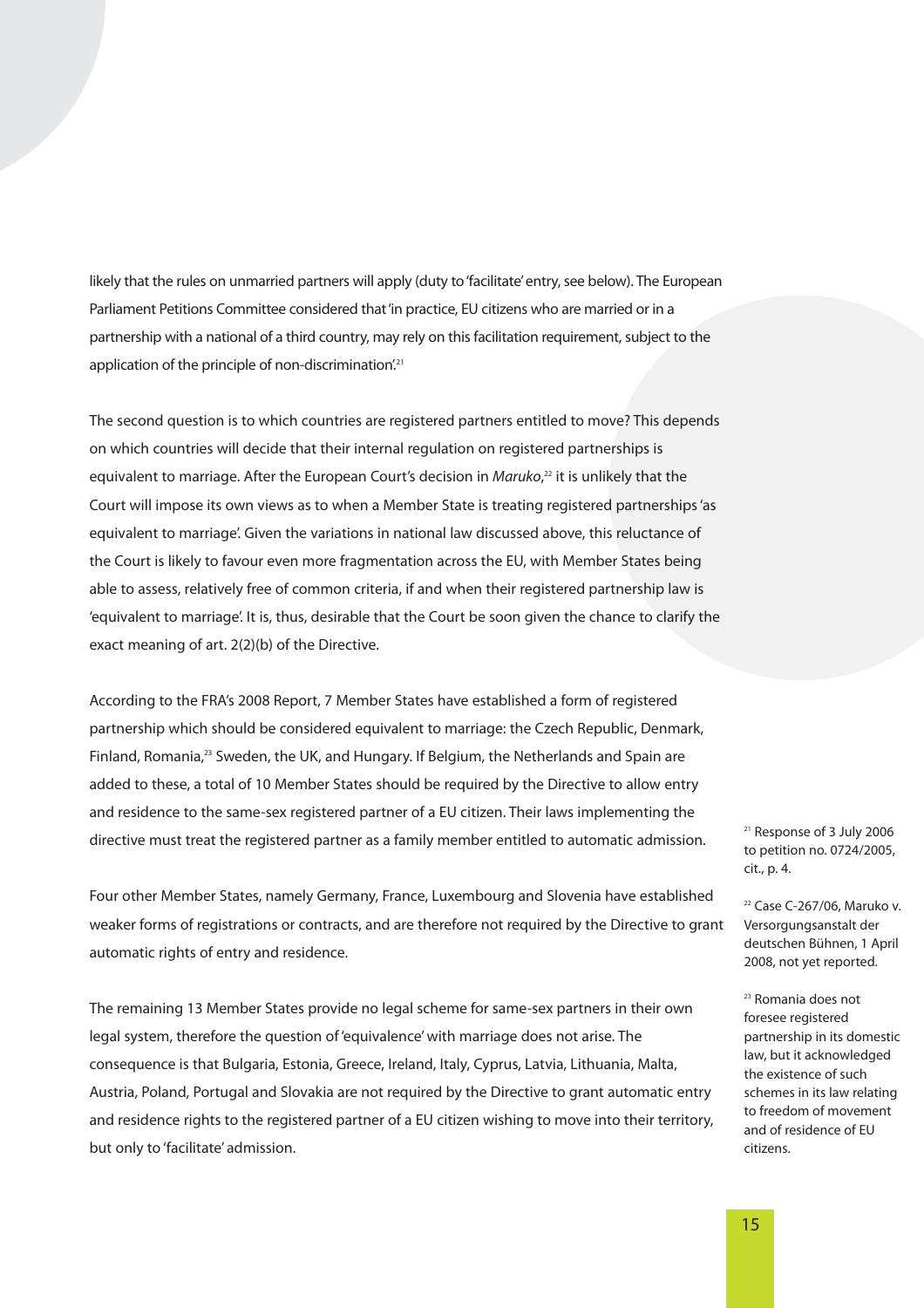The information provided by the European Commission is slightly different. According to the answer of the Commission to the written question of a Member of the European Parliament of 4 June 2007:

**'the Czech Republic, Denmark, Estonia, Finland, Lithuania, the Netherlands, Portugal, Spain, Sweden and the United Kingdom have informed the Commission that they recognise registered partnerships as equivalent to marriage for the purposes of free movement under the directive. Belgium and Luxembourg have not yet transposed the directive but national law of the former provides for same-sex marriages and that of the latter for registered partnerships. No information is available at the moment for Bulgaria and Romania. The remaining Member States do not recognise registered partnerships as equivalent to marriage for the purposes of free movement under the directive'.24**

The recent Commission report of December 2008 claims that "same-sex couples enjoy full rights of free movement and residence in thirteen Member States which consider registered partners as family members".<sup>25</sup>



<sup>24</sup> Answer given by Mr Frattini on behalf of the Commission, 16 July 2007.

<sup>25</sup> According to COM(2008) 840/3, 4, these States are Belgium, Bulgaria, Czech Republic, Denmark, Finland, Italy, Lithuania, Luxemburg, Portugal, Netherlands, Spain, Sweden and the UK.

#### *Guideline:*

- *Where national law already includes registered partnership, national legislation must extend the right to enter and reside to individuals who formed a registered partnership in other EU Member States. The issue of 'equivalence' with marriage is likely to decide the outcome of a case and should be closely monitored, in the absence of common EU-wide standards.*

**· In countries where registered partnership is under discussion, draft** *national legislation should include appropriate measures to amend immigration legislation to extend the right to enter and reside to individuals who formed a registered partnership in other EU Member States.*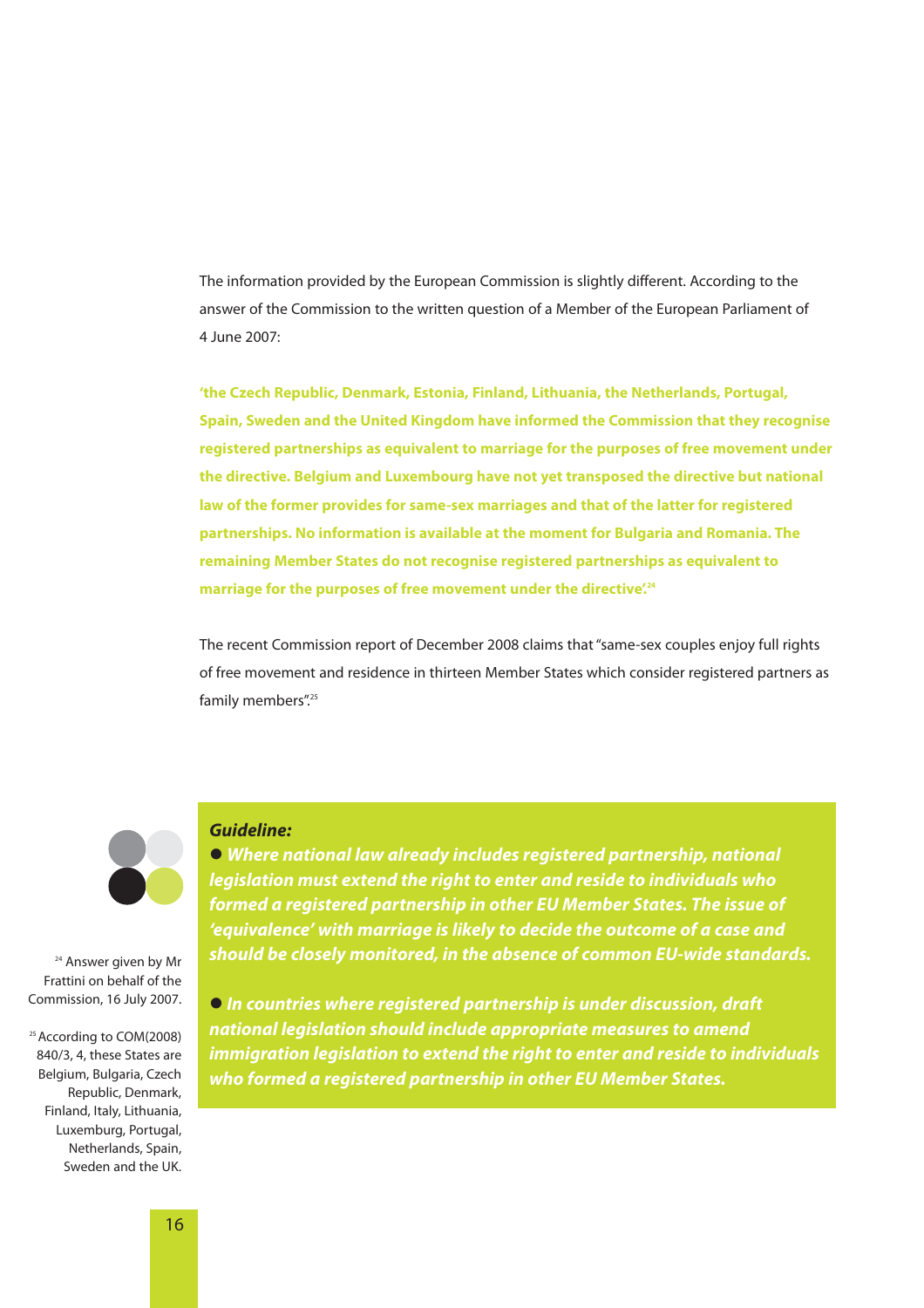# **8. Implementation of the directive in national law: the position of unmarried partners**

The rules applying to unmarried partners are highly relevant to LGBT families. They will cover the following situations:

- **Where a same-sex couple have formed a registered partnership, but wish to move to another State which does not have registered partnership provisions in its domestic law (e.g. a Finnish couple in a registered partnership moving to Lithuania);** - **Where a same-sex couple enjoy a legally-recognised status in their home state, but this does not confer sufficient rights to be treated as a 'registered partnership' under the Directive (e.g. a Portuguese couple in a de facto union moving to Estonia);** - **Where a couple are neither married, nor registered, but wish to move to any other State in the EU (e.g. an Austrian unmarried couple moving to Malta).**

The Directive does not confer an absolute right for people in the above situations to bring their partners when exercising free movement rights. Article 3(2) states:

**'… the host Member State shall, in accordance with its national legislation, facilitate entry and residence for the following persons: […]**

**… the partner with whom the Union citizen has a durable relationship, duly attested. The host Member State shall undertake an extensive examination of the personal circumstances and shall justify any denial of entry or residence to these people.'**

There are three main elements to this provision. First, the State has a duty to facilitate the entry and residence of unmarried partners. This implies that States cannot have a total ban on the admission of unmarried partners. Secondly, this duty applies in respect of partners with a 'durable' and 'attested' relationship. Partners will need to demonstrate that their relationship has existed for some time. For example, a couple that has been living together for several years and has shared family responsibilities (e.g. children) would appear to satisfy this test. Alternatively, a couple might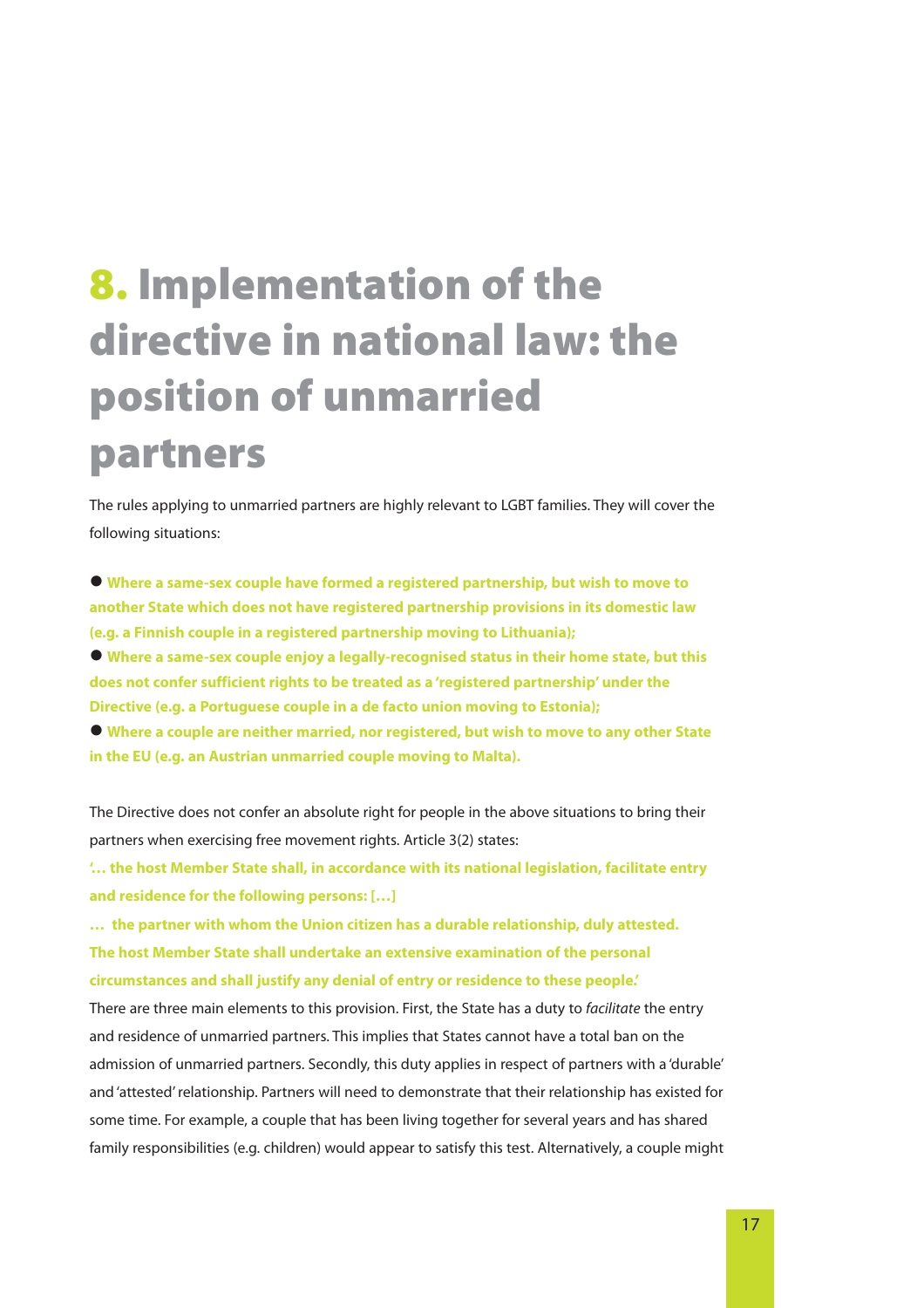not be living together, but they could supply other evidence (such as letters, photos, etc.) to demonstrate that they have a durable relationship. Finally, the State receiving the couple's application is obliged to undertake an 'extensive examination' and to provide justification for any refusal. Consequently, States must have a mechanism in domestic law that allows unmarried partners to request admission. In order to ensure consistency and fairness, States should identify which criteria they will take into account when exercising their discretion on such applications. The Directive requires clear reasons explaining a refusal.

According to the FRA's 2008 Report, the implementing legislation of Estonia and Poland might be incompatible with the Directive because it does not make any reference to the possibility for cohabiting partners 'to have their case examined'. Furthermore, Luxembourg and Portugal require the cohabiting couple to submit a certificate from the authorities of the State of origin, a circumstance which might create an insurmountable burden. Some other Member States impose a certain duration requirement (one year in Hungary, two years in Finland), but it is unclear whether this is acceptable under the Directive. What is rather clear is that 'the criteria relied upon by the administration may be arbitrarily applied and lead to discrimination against same-sex partners'.26

<sup>26</sup> EU Agency for Fundamental Rights, Homophobia and Discrimination on Grounds of Sexual Orientation in the EU Member States: Part I –

As mentioned earlier, Recital 31 of the preamble prohibits sexual orientation discrimination in the implementation of the Directive. In relation to unmarried partners, this means that a State could not have a policy of preferring to admit unmarried opposite-sex partners, whilst excluding Legal Analysis, 2008, p. 67. unmarried same-sex partners.



#### *Guideline:*

- *National legislation must provide a mechanism through which unmarried partners can request admission. National legislation must also include provisions to ensure that any refusal of entry or residence is duly justified.*

- *States should have defined transparent and non-discriminatory criteria: 1) to determine what evidence is required to demonstrate the existence of a 'durable relationship'; 2) to evaluate the basis on which states will make decisions to grant or deny admission to a country.*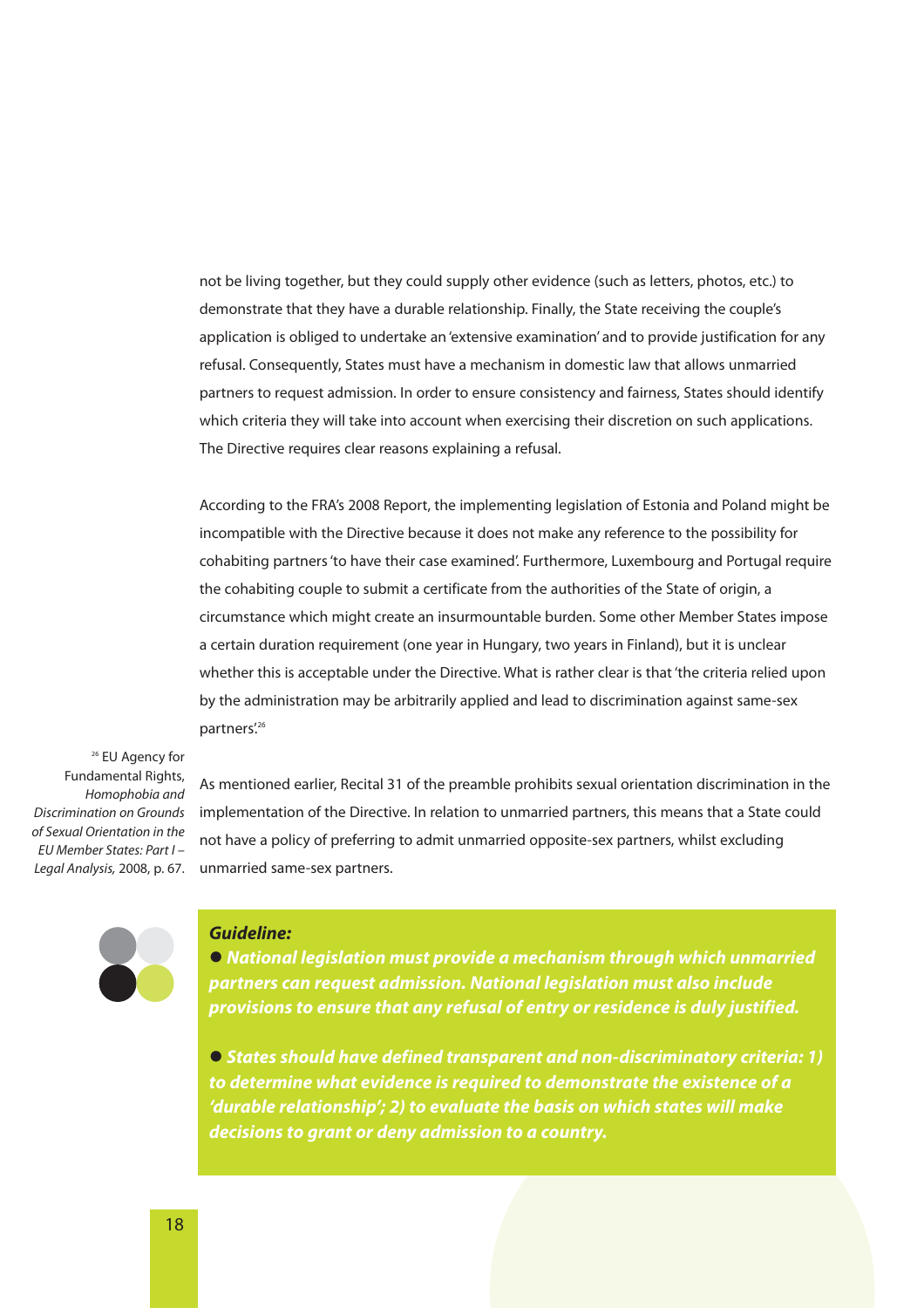## **9. Children and other family members**

The Directive provides a right to be joined in another Member State by:

**'the direct descendants who are under the age of 21 or are dependents and those of the spouse or partner …' <sup>27</sup>**

Although there is no definition in the Directive of 'descendant', it is reasonable to assume that this includes: children where there is a biological link with the parent; adopted children; and any other children for which the person is a legal guardian. However, the situation is less clear in relation to social parenting. For example, where a same-sex couple raise a child, the non-biological parent might not acquire legal recognition if this is not permitted by domestic family law.

In the context of the Directive, an individual will be entitled to be joined by his or her children where this is based on a legally-recognised parental relationship. Difficulties may arise where the children only have a legally-recognised relationship to the person's partner. As discussed above, registered partners are only partially included within the right to free movement. Where registered partners are not covered, or where the partners are unmarried and unregistered, then the partner's children will have to seek admission on the basis of Article 3(2):

**'… the host Member State shall, in accordance with its national legislation, facilitate entry and residence for the following persons:** 

**(a) any other family members, irrespective of their nationality, … who, in the country from which they have come, are dependents or members of the household of the Union citizen having the primary right of residence, or where serious health grounds strictly require the personal care of the family member by the Union citizen'.**

As mentioned previously in the case of unmarried partners, Article 3(2) does not recognise a right to enter and reside for "other family members", but it does include a duty for Members States to facilitate entry and residence. The Member State is likewise required to undertake an extensive examination of such requests for admission and to justify any refusal.

For example, consider the case of a Slovak woman seeking to move to Ireland together with her  $27$  Art. 2(2)(c).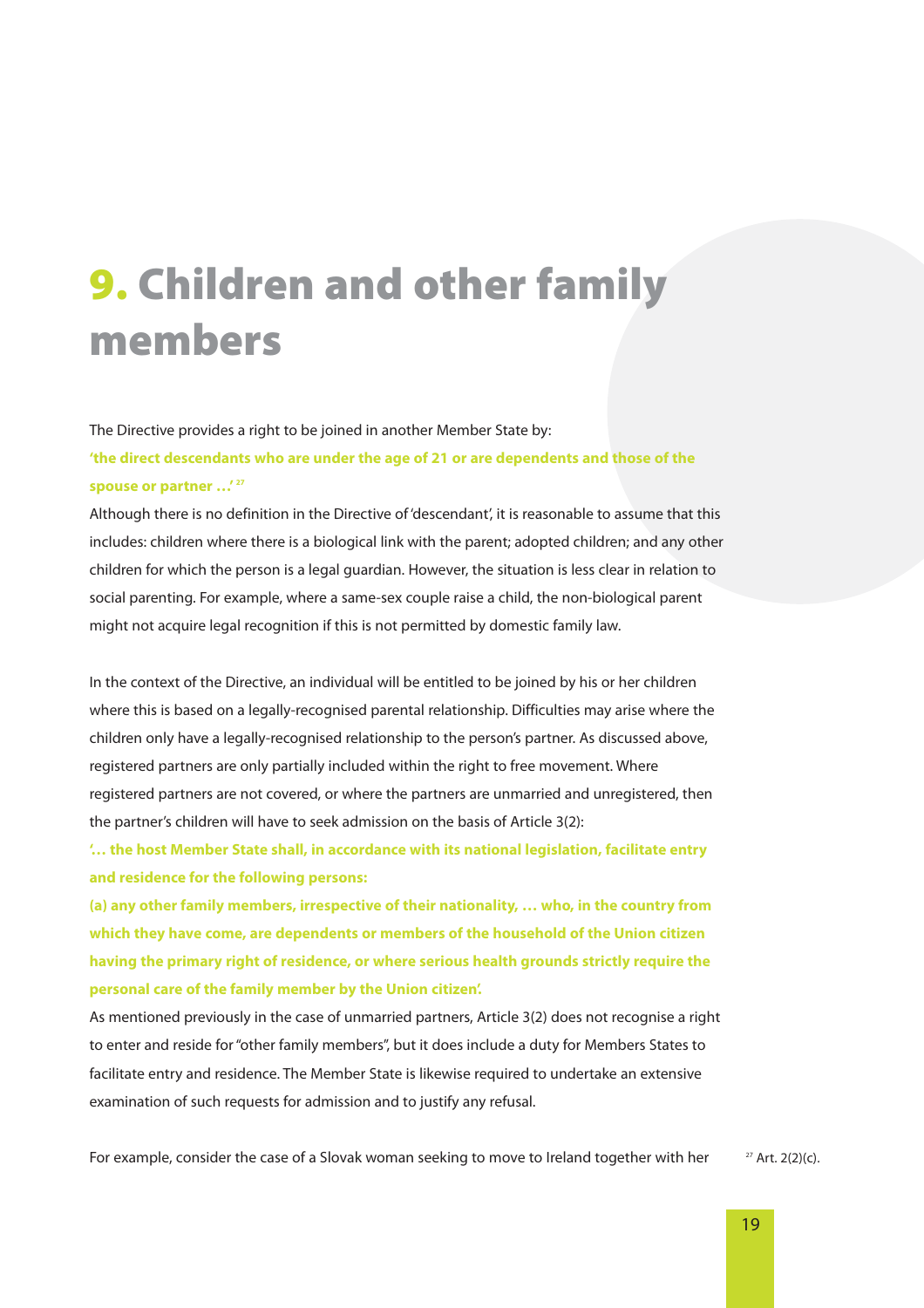Russian same-sex partner and their daughter. Even if the daughter only has a legally-recognised relationship with her Russian mother, Ireland would still be under an obligation to facilitate her admission as a member of the household of her Slovak mother. In this regard, it is important to note that the preamble of the Directive makes reference to respect for the EU Charter of Fundamental Rights which includes the following principle: 'in all actions relating to children, whether taken by public authorities or private institutions, the child's best interests must be a primary consideration.<sup>28</sup>

The duty to facilitate entry and residence will also apply in relation to any other family members who are dependent upon or were members of the household of the person moving to another Member State.



#### *Guideline:*

**• Based on the duty to facilitate admission, national legislation must provide** *a mechanism through which requests for the admission of children (and other family members) will be considered.* 

- **Where there is a legally-recognised relationship between the child and the** *EU citizen, Member States must grant admission.*
- **The consideration of requests for admission should be based on** *transparent, non-discriminatory criteria.*

**• National legislation should be based on the principle of the best interests** *of the child.*

<sup>28</sup> Art. 24(2). Full text available at: **http://www.europarl.eu.i nt/charter/pdf/text\_en.p df**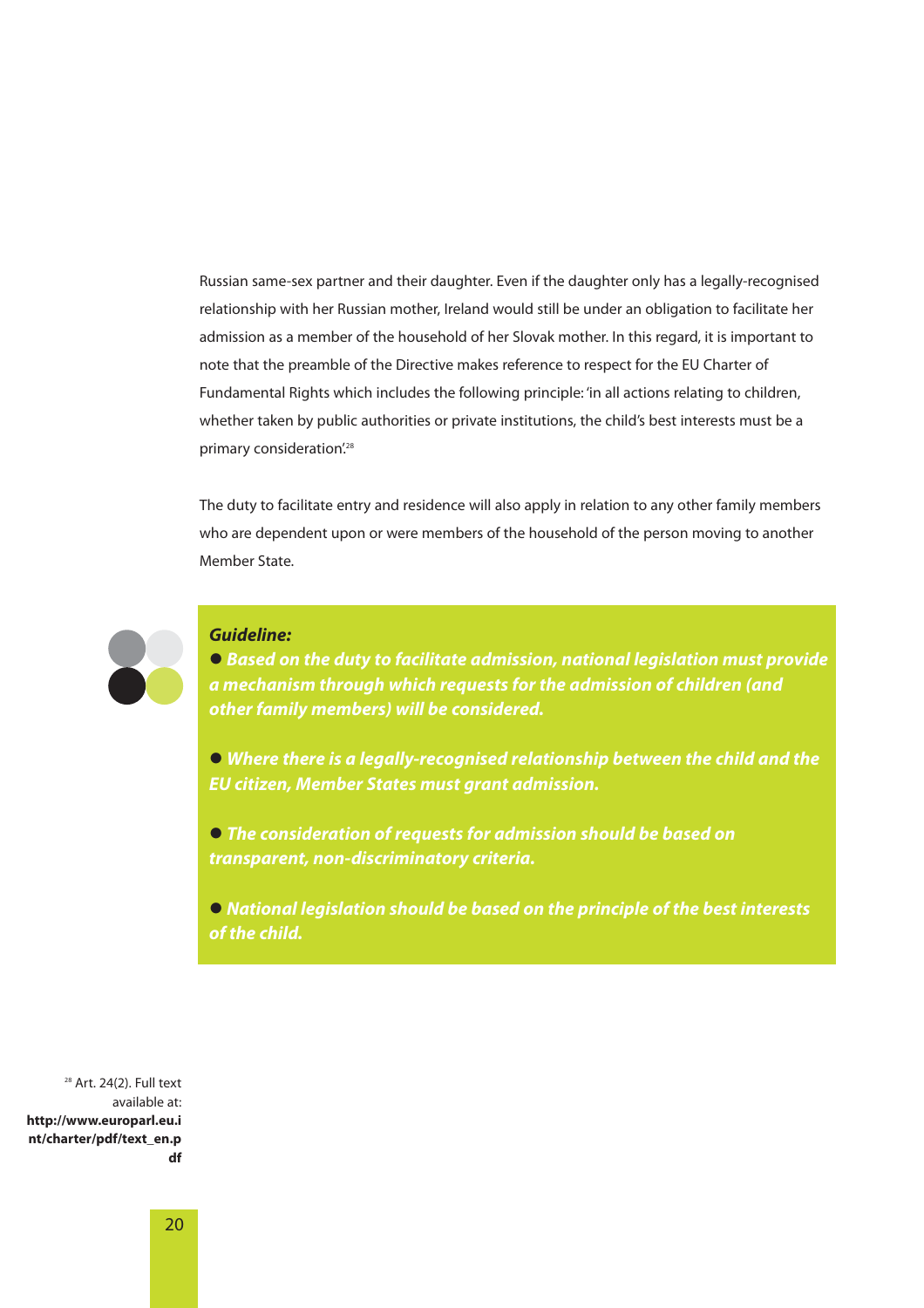### **10. Transgender persons and their families**

The discussion above has mostly focused on the situation of same-sex couples and their families. What are the implications of the Directive for transgender persons and their family members? Following the decision of the European Court of Human Rights in Goodwin v UK<sup>29</sup> there should not be legal restrictions in the Member States on transgender persons marrying a person of the opposite-sex. The judgment also implies that there are no grounds for other EU States to refuse to recognize such marriages. There are, however, situations where transgender persons cannot marry their partners. This is clearly the case for transgender persons with a gay or lesbian sexual orientation. Another situation is where gender identity is not yet fully recognized within national law. For example, some States make gender recognition conditional on undergoing gender reassignment surgery. Where transgender persons consequently find themselves within unmarried partnerships, then the rules on unmarried partners will apply (as described above).

> <sup>29</sup> Application No 28957/95, 11 July 2002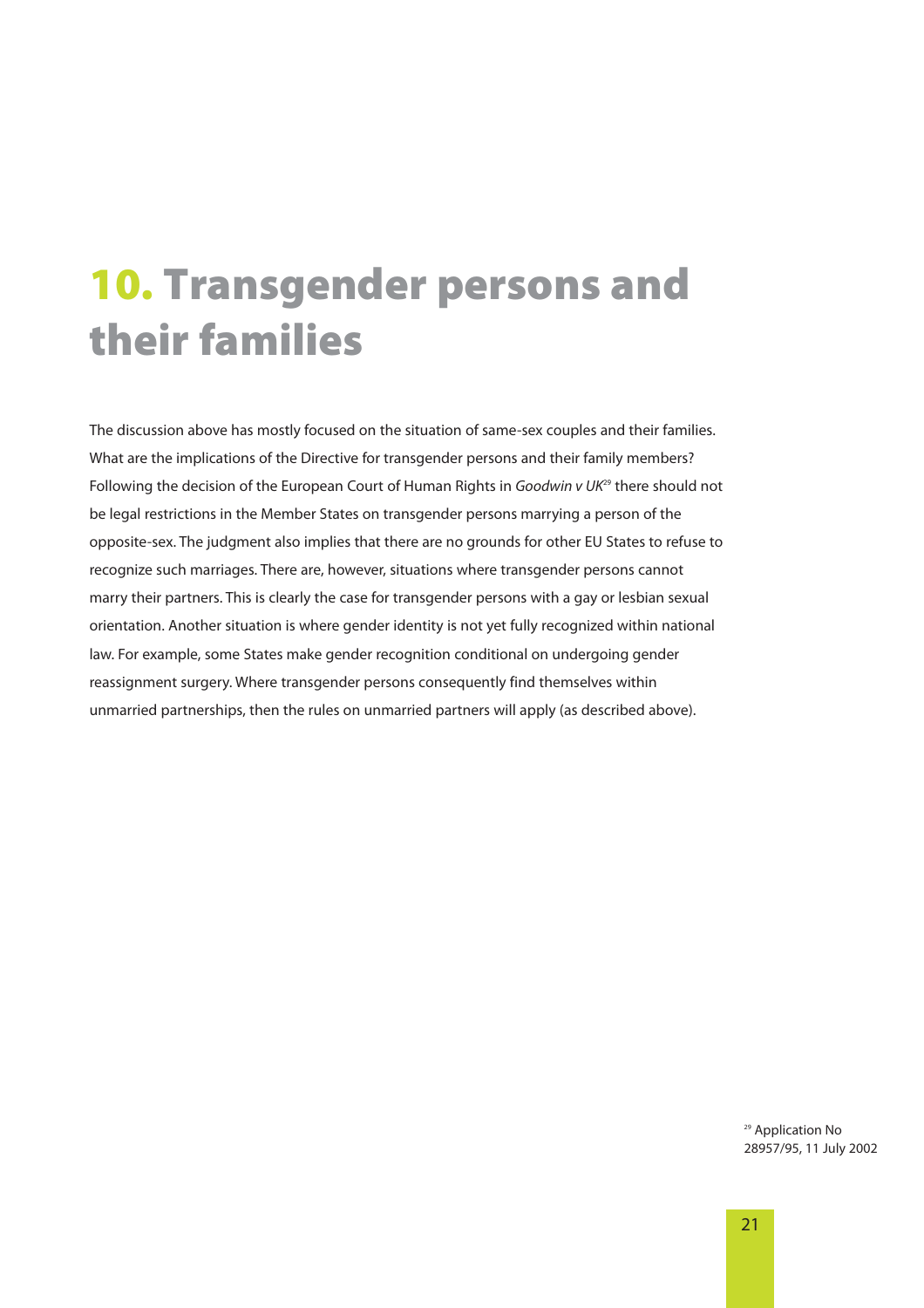### **11. Equal treatment within the host State**

As seen, where all family members are EU citizens, the obstacles to movement are reduced in practice. Even if the couple's partnership is not recognised, they both possess autonomous rights to enter and reside in any other EU State. The principal barriers to entry and residence are likely to be experienced by multinational families, where at least one family member holds nationality of a non-EU State.

Nevertheless, problems can still be encountered after entry and residence is granted. For example, two married men from Spain decide to move to Greece. They both find jobs there and exercise their individual rights to free movement. Having established themselves in Greece, what is the status of their marriage? If they find, for instance, that married couples receive preferential taxation treatment to unmarried couples, can they insist that Greece treats them as married? These are complex legal questions that partially depend on national rules about the recognition of partnerships legally contracted in other countries.

The principle established by the Directive is equal treatment of EU citizens (and their family members) with nationals of the host State (Article 24  $(1)$ )<sup>30</sup>. Therefore, it could be argued that benefits for married couples in domestic legislation should be extended to all married couples from other EU States within the scope of the Treaty. An important application of this equal treatment principle is in relation to immigration rights. Domestic law might go further than the requirements of the Directive. For example, it might permit domestic nationals to be joined in the State by an unmarried partner of different nationality. If such rights are extended to domestic nationals, then they must also be available on the same basis to EU citizens.



#### *Guideline:*

 $\bullet$  *The principle of equal treatment of EU citizens and their family members in relation to nationals of the State should be included in national legislation.* 

are expressly provided for in the Treaty and secondary law, all Union citizens residing on the basis of this Directive in the territory of the host Member State shall enjoy equal treatment with the nationals of that Member State within the scope of the Treaty. The benefit of this right shall be extended to family members who are not nationals of a Member State and who have the right of residence or permanent residence."

<sup>30</sup> Article 24 (1): "Subject to such specific provisions as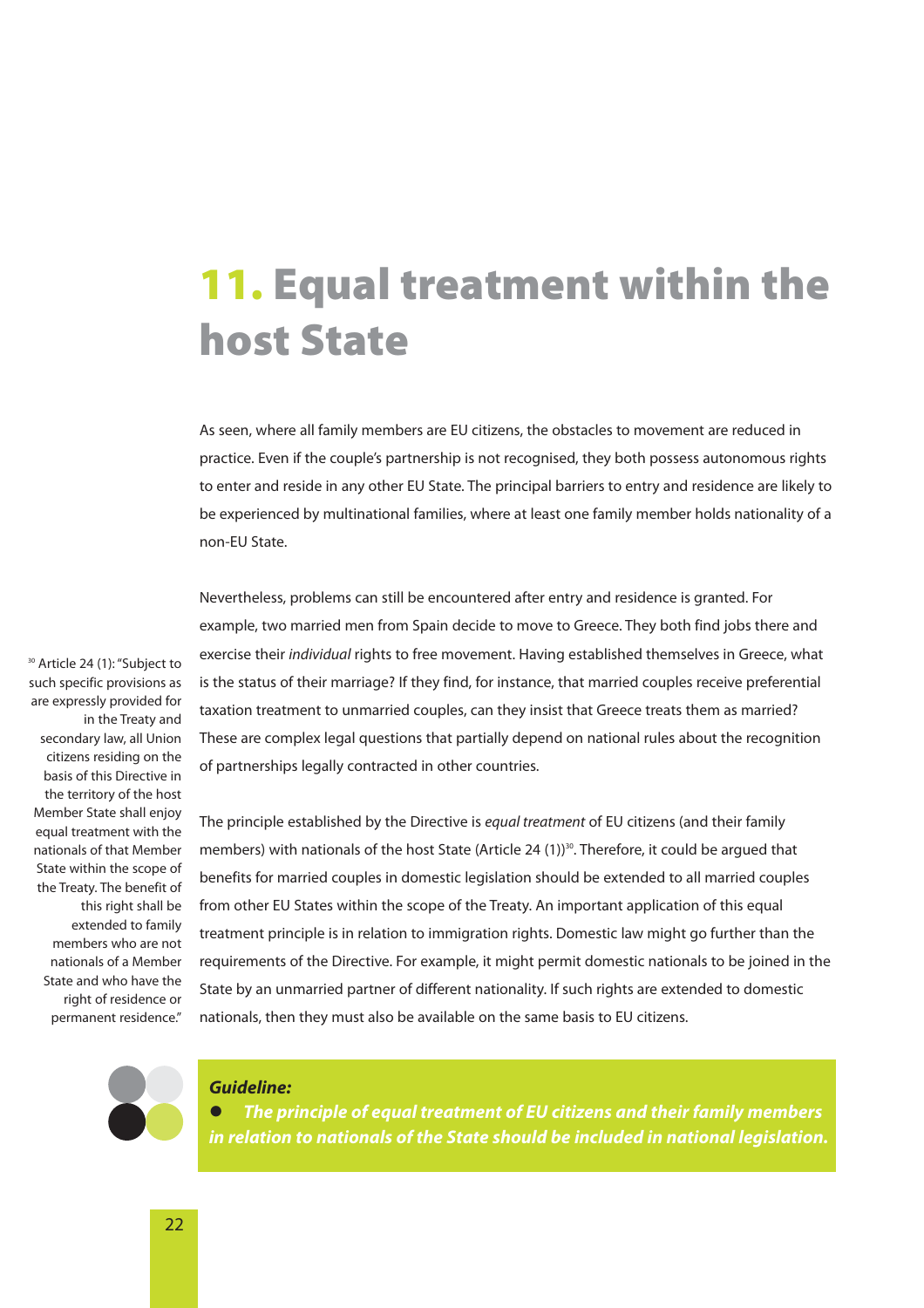# **12. Strategic litigation and further progress through legislation**

What if the there are doubts as to the conformity of national legislation implementing the Directive? What if the Directive's provisions themselves appear to address only insufficiently the needs of LGBT families?

As far as the possibility of bringing judicial proceedings is concerned, in theory there seem to be at least two possible avenues for action. The first one is directed towards Member States and aims at ensuring that their national implementing legislation fully complies with the requirements of the Directive. In this respect, it is important to challenge in court:

 $\bullet$  **National definitions or practices of Member States which do no recognise as a 'spouse' the spouse of the same-sex of the EU citizen exercising his or her rights under the Directive. This is likely to constitute direct discrimination on grounds of sexual orientation forbidden by art. 21 of the EU Charter and by the general principle of non-discrimination.**

 $\bullet$  **National definitions or practices of Member States which, while providing for registered partnership in their own legal system, do not grant entry, residence, and equal treatment rights to the registered partner of an EU citizen. Some Member States may be inclined to rely on the argument of 'lack of equivalence' with marriage.**

 $\bullet$  **National definitions or practices which do not provide adequate procedures in the implementation of the duty to facilitate entry and residence of the unmarried de facto partner with whom the Union citizen has a durable relationship.**

 $\bullet$  **National definitions or practices which do not allow entry and residence to the child of an EU citizen, where there is a legally-recognised relationship between the two.** 

 $\bullet$  **National definitions or practices which do not provide a mechanism to facilitate admission of children (and other family members) even in the absence of a legallyrecognised relationship.**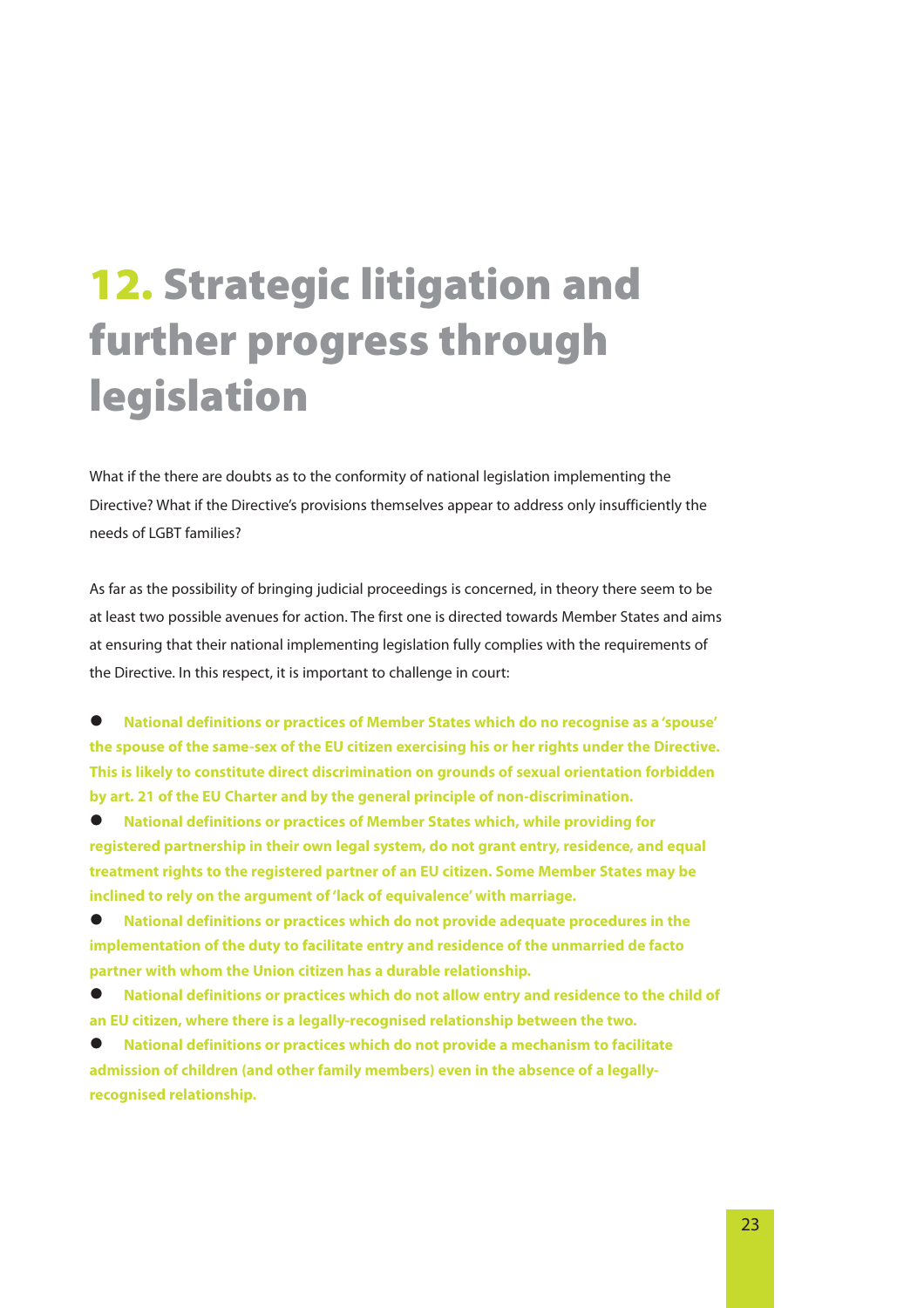Monitoring closely national legislation according to these guidelines will at least ensure that it adheres to the minimum requirements of the directive.

On a rather different note, it is also important to continue a reflection on whether the requirements of the Directive are compatible with 'higher' EU and international law. From this perspective, the basic claim would consist in challenging the 'constitutionality' of the definitions adopted in the Directive by arguing that they conflict with the right to non-discrimination on grounds of sexual orientation, which is a general principle of EC law and is codified in art. 21 of the EU Charter of Fundamental Rights.

The specific approach which would need to be challenged is the 'State of destination' principle. This poses undue obstacles to free movement and subjects same-sex couples to a 'double regulation' requirement: an LGBT family would have to comply with marriage or partnership laws of two Member States, the State of origin and the State of destination to which they are moving to. This situation, albeit acceptable under the directive, could be deemed to be incompatible with EC principles established in the area of free movement of persons, goods and services.

A more favourable approach would be that based on the principle of the 'State of origin'. The European Parliament, during the adoption process, has tried to persuade the Council that the 'State of origin' principle would work better. This principle entails that once a couple or family is established according, say, to the law of England, and this family wishes to move to Bulgaria, then Bulgaria will be required to accept the family situation as it results from English law. It will not be allowed to re-examine the matter and to, say, attach additional conditions.

The 'State of origin' principle, thus, would be more consistent with established EC law in other domains, and would ensure the 'portability' of one's own civil status in any EU Member State. Although it would be likely to cause reverse discrimination on grounds of nationality (for instance, the English family cited above will be treated more favourably than Bulgarian LGBT families living in Bulgaria), this approach is to be preferred because Member States remain free to provide more rights to their own citizens, in order to equate them with the entitlements deriving from EU law to non-nationals.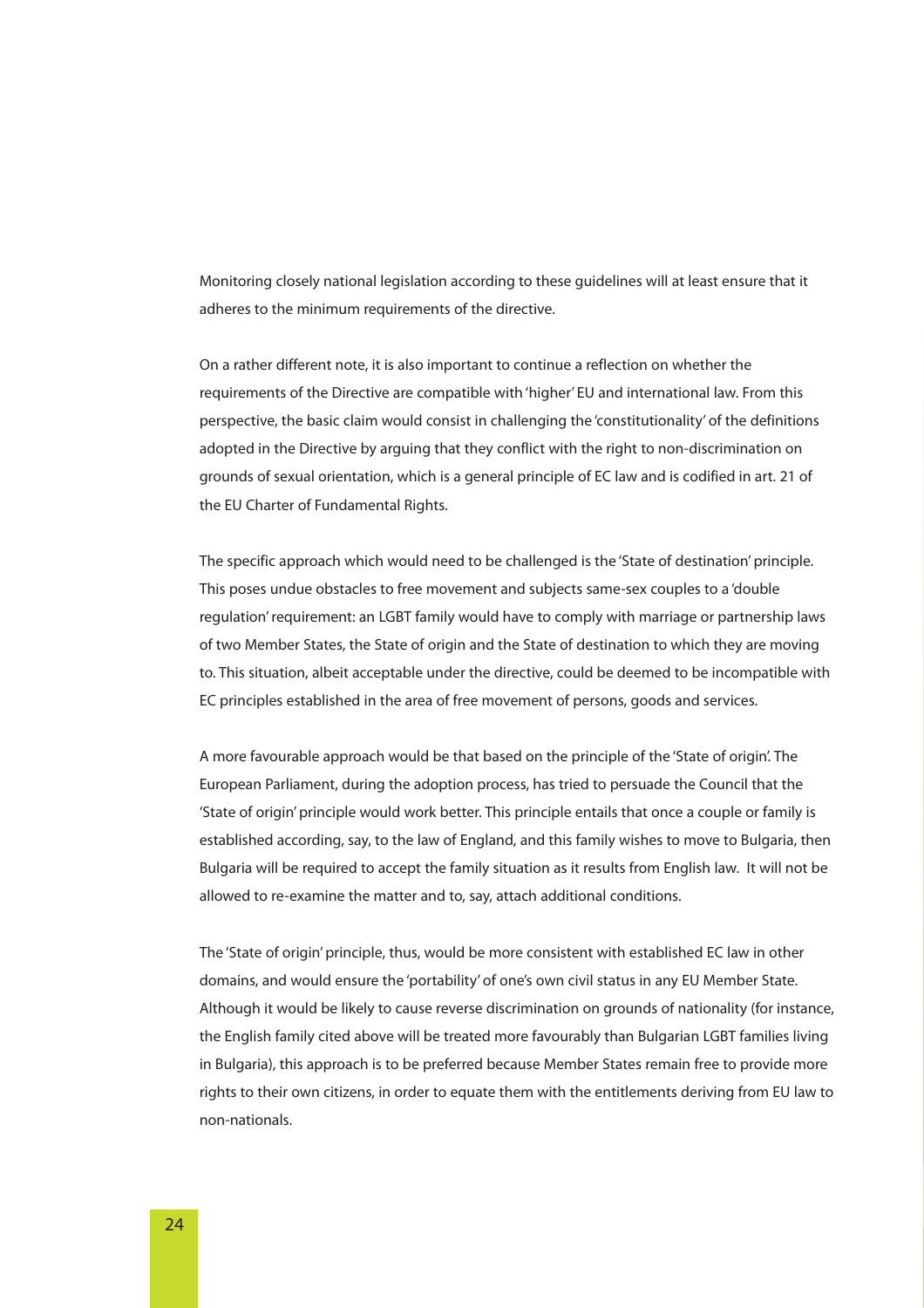It is difficult to predict how the Court of Justice would respond if it were asked to review the definitions of the directive in light of 'higher' EU law. It is fair to anticipate that the possibility that the Court will strike down the provisions of the directive appears to be a very narrow one, especially in light of the long negotiations which led to the compromise accepted in the directive. Thus, support to any preparatory action to an eventual legislative amendment should be secured, at least alongside a tentative strategy based on litigation, for instance by requesting an EU-wide study on the mutual recognition of civil status.

# STOP  $\bullet$  $\blacksquare$  $\boldsymbol{\delta}$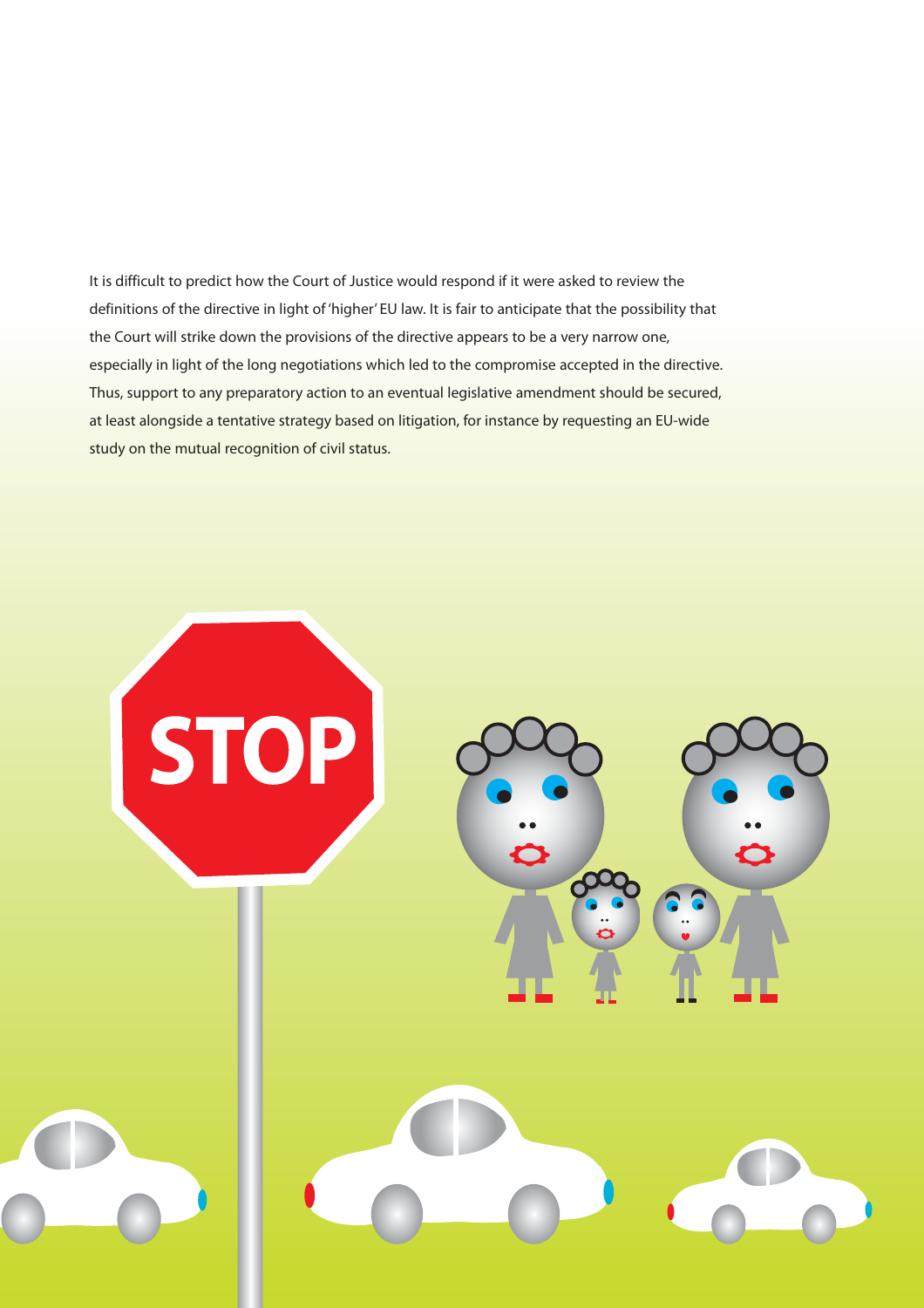# **IMPLEMENTATION PROCESS - THE NEXT STEPS**

By 30 April 2006, Member States had to ensure that their domestic legislation complied with the Free Movement Directive. To assist organisations in monitoring implementation of and full compliance of national legislation with the Directive, you will find below a compliance checklist and a list of steps that may be taken if national legislation does not meet the minimum requirements of the Directive.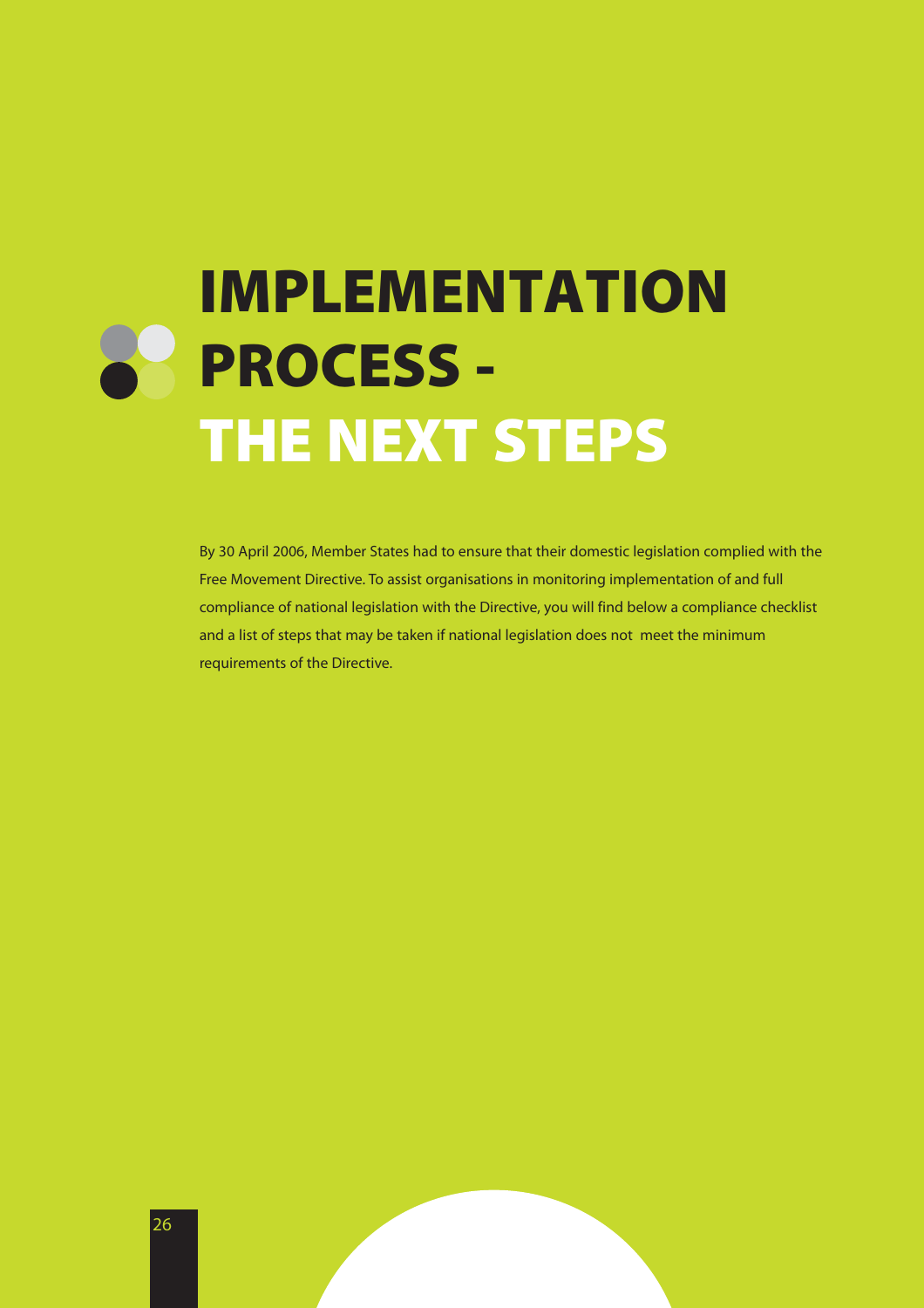### **1/ Does the national legislation comply with the Directive?**

 $\bullet$  **Using these guidelines, national legislation or proposed national legislation should be checked for compliance. Administrative practices should also be reviewed to ensure that they do not contravene the provisions of the Directive.**

### **COMPLIANCE CHECKLIST - National legislation should by now:**

- $\bullet$ **NOT exclude same-sex married couples**
- $\bullet$  **Include registered partners, where national law permits registered partnership. (Close monitoring of the 'equivalence' requirement is needed).**
- $\bullet$  **Include a procedure for unmarried partners and their families to request the right to enter and reside in the State, and provisions to ensure that refusal of admission is justified**
- $\bullet$ **Include children who have a legally-recognised relationship with an EU citizen**
- $\bullet$  **Ensure that the Directive is implemented without discrimination on grounds of sexual orientation**
- $\bullet$  **Ensure that decisions relating to the admission of children are based on the best interests' principle and without discrimination**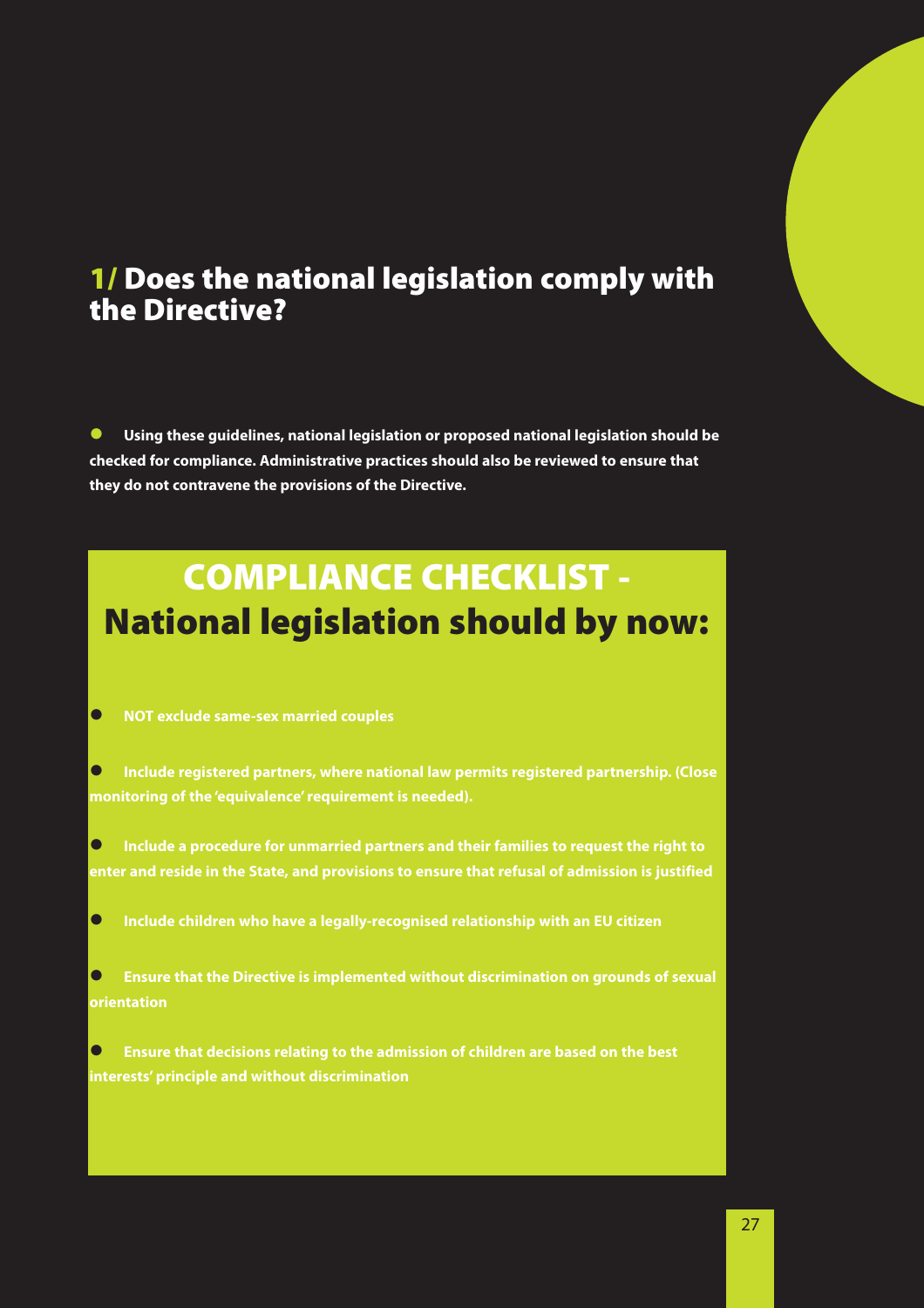### **2/ What if national legislation does not meet this checklist?**

 $\bullet$  **Identify strategies to initiate a change in national legislation where it is necessary (e.g. lobby parliamentarians, rally support from other NGOs and other civil society organisations, launch a public-awareness campaign, etc.)**

- **Publicise any individual cases where families are negatively affected by the noncompliance and seek legal advice on possible remedies with reference to the Directive.**

-**Bring non-compliance to the attention of the Ministry responsible for immigration.** 

 $\bullet$  **Make specific reference to the Directive in any document, public statement and letters to government and elected officials you send regarding the issue of freedom of movement.**

- -**Raise the issue with other NGOs working on immigration law issues.**
- $\bullet$  **Bring your concerns to the attention of the Commission (The relevant office is Unit D2 'Citizenship', Directorate D 'Fundamental Rights and Citizenship', DG Justice, Freedom and Security, European Commission.)**

**Director of Directorate D: Francisco Fonseca Morillo** 

**(Francisco.fonseca-morillo@ec.europa.eu)** 

**Director of Unit D2 (acting): Ernesto Bianchi (Ernesto.bianchi@ec.europa.eu)** 

 $\bullet$  **Inform ILGA-Europe about the state of implementation of the Directive in your country and let us know how we can support your actions.**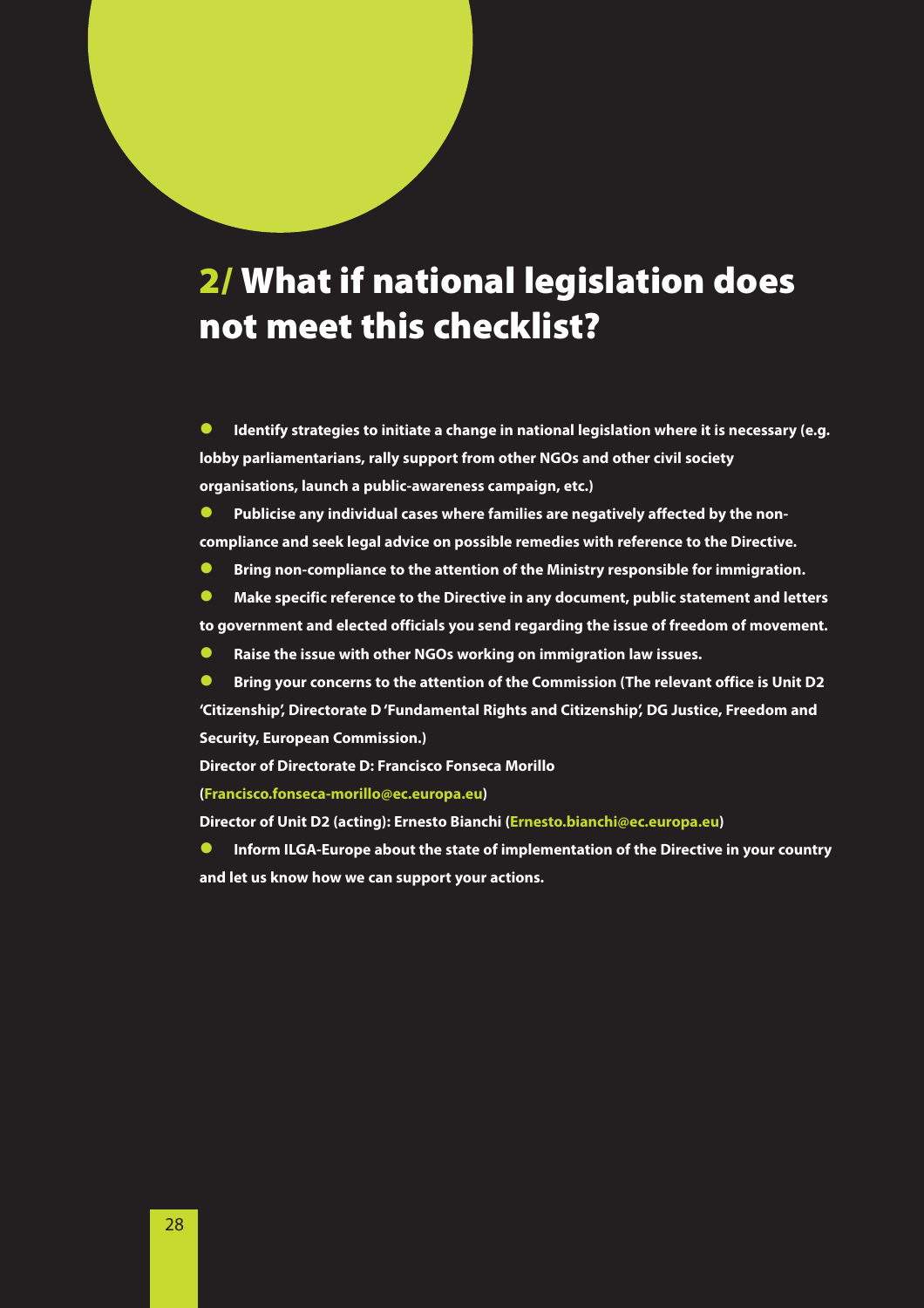### **Further information is available:**

**www.ilga-europe.org/Europe/Issues/LGBT-Families**

**http://europa.eu.int/comm/justice\_home/fsj/citizenship/movement/fsj\_citizenship\_movement\_en.htm**

**http://europa.eu.int/youreurope/nav/en/citizens/home.html**